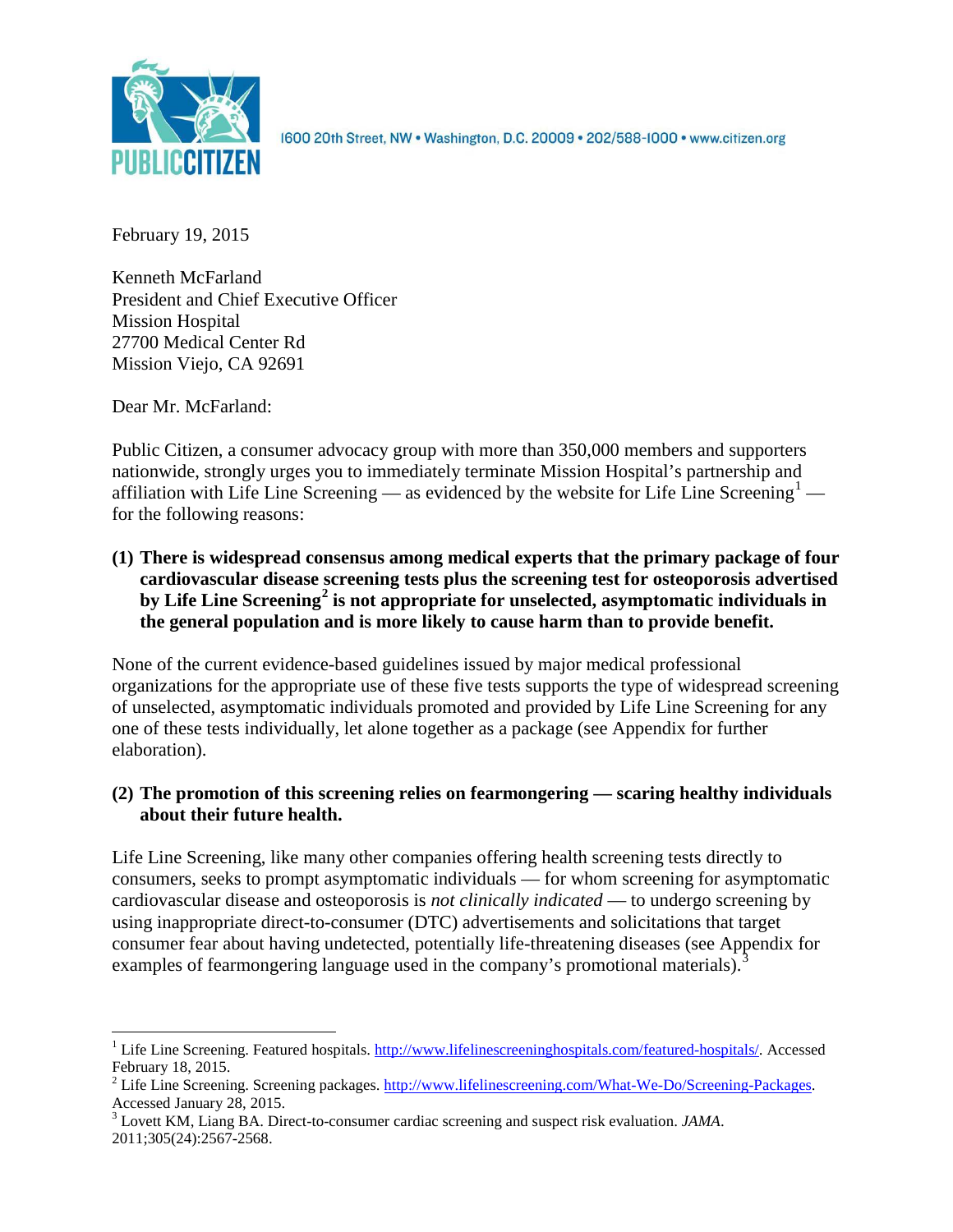### **(3) For many people, false-positive test results from this screening can lead to unfounded anxiety and additional unnecessary, risky, and costly diagnostic procedures and treatment interventions.**[4](#page-1-0),[5](#page-1-1)

Because this screening is performed broadly on *unselected, predominantly asymptomatic populations* (i.e., those not at significant risk), many people will have false**-**positive test results. False-positive results can cause unfounded anxiety and lead to additional diagnostic procedures and treatments, exposing screened individuals to additional risk of physical harm without providing offsetting benefits.

In addition to physical and psychological harms, false-positive results from medically inappropriate screening tests also cause financial harms to the people screened and to others. Unnecessary costs are borne *directly* by the screened patients/consumers for the initial screening and for some of the unnecessary follow-up testing and treatment interventions. Additionally, *indirect* cost to the broader insured population results from insurance companies passing on the costs of superfluous follow-up testing and treatment via increased premiums.

### **(4) Screening unselected, asymptomatic people will lead to** *overdiagnosis***, which occurs when individuals are diagnosed with conditions that will never cause symptoms or death.**

Some individuals undergoing inappropriate screening will have certain true-positive abnormal results, leading to the diagnosis of conditions that will never cause symptoms or death, a problem known as overdiagnosis.<sup>[6](#page-1-2)</sup> As with false-positive test results, overdiagnosis leads to unnecessary anxiety and unnecessary medical interventions. For example, imaging tests, such as the ultrasound cardiovascular disease screening tests offered by Life Line Screening, can detect abnormalities that for many people are minor and not destined to ever progress enough to cause symptoms or death; these people cannot benefit from treatment. In fact, they can only be harmed. When healthy people are systematically encouraged to get screened, overdiagnosis and the problems caused by it are made worse.<sup>[7](#page-1-3)</sup>

## **(5) The promotion and provision of this screening is** *unethical***.**

First, it is exploitative for Life Line Screening to profit from the promotion of medically nonbeneficial testing through the use of misleading advertisements and solicitations that play on people's fear. Second, this screening violates the ethical principles of beneficence (the duty to promote good and act in the best interest of the patient and the health of society) and nonmaleficence (the duty to do no harm to patients).<sup>[8](#page-1-4),[9](#page-1-5)</sup> Finally, direct-to-consumer promotional

<span id="page-1-4"></span>2012;157(10):747-748.

<span id="page-1-5"></span><span id="page-1-0"></span><sup>4</sup> Lovett KM, Liang BA. Direct-to-consumer cardiac screening and suspect risk evaluation. *JAMA*.

<span id="page-1-1"></span><sup>2011;305(24):2567-2568.</sup> <sup>5</sup> Perry S. Buyer beware on 'direct-to-consumer' health screenings. March 21, 2012. *MinnPost.*  [http://www.minnpost.com/second-opinion/2012/03/buyer-beware-direct-consumer-health-screenings.](http://www.minnpost.com/second-opinion/2012/03/buyer-beware-direct-consumer-health-screenings) Accessed January 14, 2015.

<span id="page-1-2"></span><sup>6</sup> Welch HG, Schwartz LM, Woloshin S. *Overdiagnosed: Making People Sick in the Pursuit of Health*. 1st ed. Boston, MA: Beacon Press; 2011: at *xiv*.<br><sup>7</sup> *Ibid*. Page 44.<br><sup>8</sup> Wallace EA, Schumann JH, Weinberger SE. Ethics of commercial screening tests. *Ann Intern Med*.

<span id="page-1-3"></span>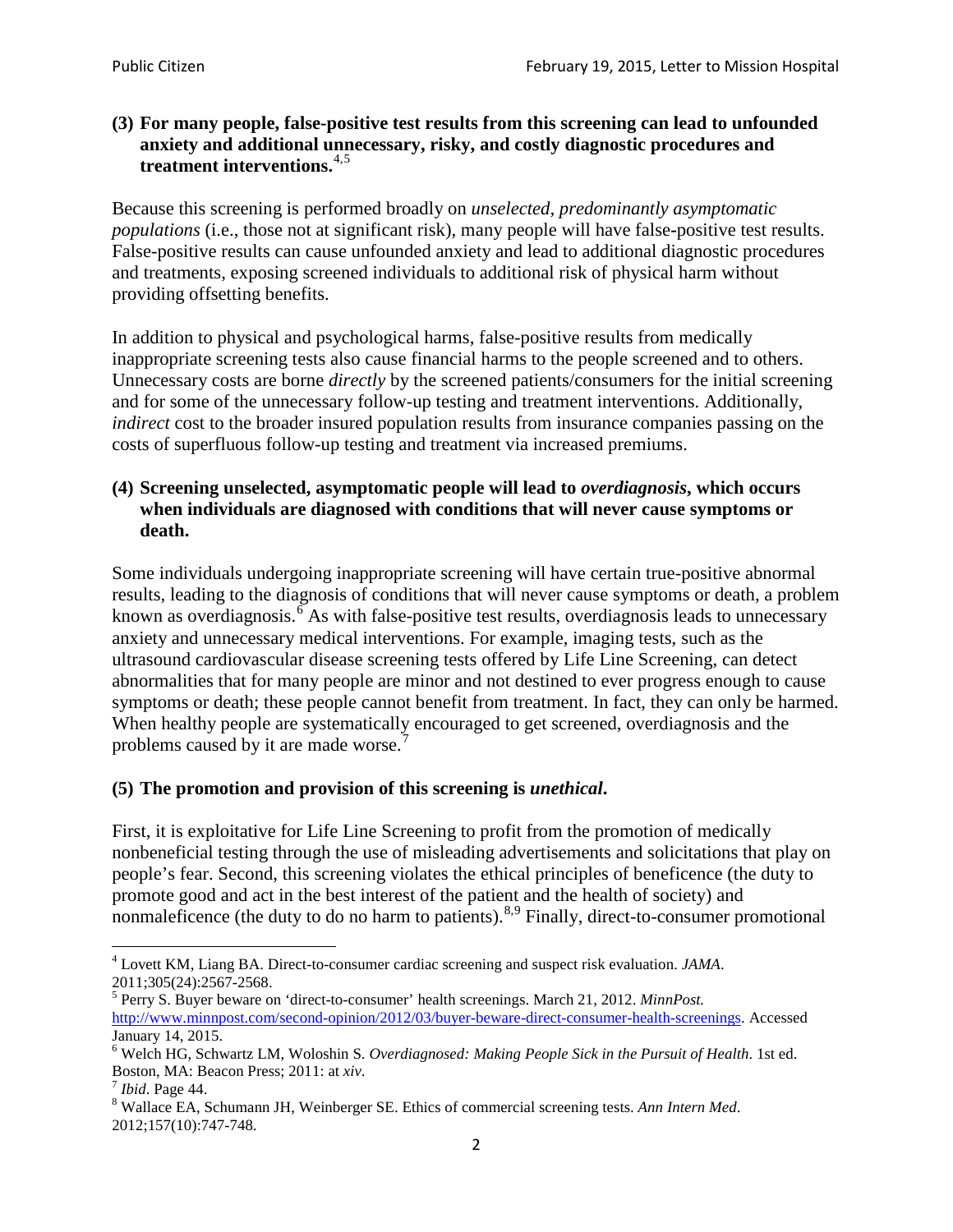materials for screening tests that fail to disclose published guidelines on recommended indications for these tests, as well as the risks of harm, violate the ethical principle of respect for persons and patient autonomy (the duty to protect and foster a patient's free, uncoerced choices). $\frac{10,11}{10,11}$  $\frac{10,11}{10,11}$  $\frac{10,11}{10,11}$  $\frac{10,11}{10,11}$ 

For these reasons, your institution's partnership with Life Line Screening does a great disservice to the community that you serve and adversely impacts public health more broadly. It is therefore imperative that your institution sever its relationship with Life Line Screening and refrain from endorsing the company's heavily promoted, nonselective, community**-**wide cardiovascular disease and osteoporosis screening programs.

Of note, many institutions like yours responded positively to similar requests from Public Citizen. In particular, on June 19, 2014, we wrote letters to 20 hospitals and medical institutions that had partnered with HealthFair, another company that inappropriately promotes similar direct-to-consumer cardiovascular disease screening tests, urging them to immediately sever their relationship with the company. [12](#page-2-2) Fifteen of the 20 institutions have informed either us or representatives of the news media that they have terminated or will be terminating their relationships with HealthFair. Public Citizen applauded these actions.

On August 11, 2014, the *Journal of the American Medical Association* published a Viewpoint article critical of hospital relationships with DTC disease screening companies.<sup>13</sup> The article co-authored by Erik Wallace, M.D., Associate Dean for the Colorado Springs Branch of the University of Colorado School of Medicine; John Schumann, M.D., Interim President, University of Oklahoma-Tulsa; and Steven Weinberger, M.D., Executive Vice President and Chief Executive Officer of the American College of Physicians, the pre**-**eminent national organization of internists — concluded as follows:

If the primary goal of hospitals and DTC screening companies is to improve the health of the populations they serve, then both entities should provide clear and convincing evidence of net benefit with the tests and treatments they offer. Given the controversy over the values and ethics of DTC screening companies and the services they offer, hospitals should clearly and publicly explain their relationships with DTC screening companies, given the lack of evidence to support mass vascular screenings. Hospitals also should justify such relationships transparently or, as Public Citizen suggests, sever such relationships.

Finally, we would also like to call to your attention the fact that on January 22, 2015, Public Citizen requested that the Federal Trade Commission investigate the advertising and promotional

<sup>&</sup>lt;sup>9</sup> Snyder L, American College of Physicians Ethics, Professionalism, and Human Rights Committee. American College of Physicians ethics manual. Sixth edition. Ann Intern Med. 2012;156(1):73-104.

<span id="page-2-0"></span><sup>&</sup>lt;sup>10</sup> Wallace EA, Schumann JH, Weinberger SE. Ethics of commercial screening tests. *Ann Intern Med*. 2012;157(10):747-748.

<span id="page-2-1"></span> $11$  Snyder L, American College of Physicians Ethics, Professionalism, and Human Rights Committee. American College of Physicians ethics manual: Sixth edition. *Ann Intern Med*. 2012;156(1):73-104.<br><sup>12</sup> Public Citizen. Letters to twenty hospitals and medical institutions asking them to end their partnerships with

<span id="page-2-2"></span>HealthFair. [http://www.citizen.org/hrg2206.](http://www.citizen.org/hrg2206) Accessed October 2, 2014.

<span id="page-2-3"></span><sup>13</sup> Wallace EA, Schumann JH, Weinberger SE. Hospital relationships with direct-to-consumer screening companies. *JAMA*. 2014;312(9):891-892. Published online August 11, 2014. doi:10.1001/jama.2014.9500.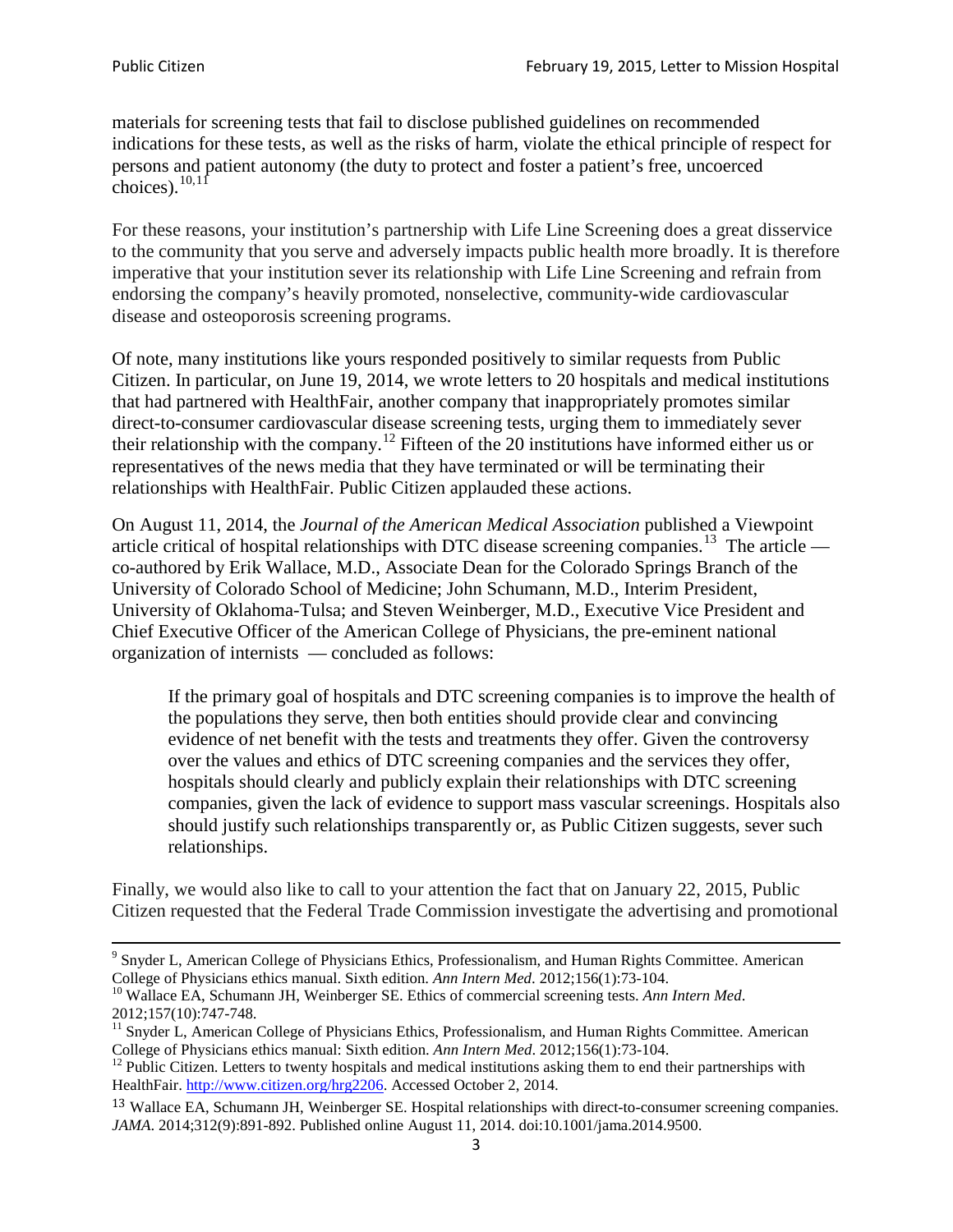activities of Life Line Screening. There is evidence that the company's advertising and promotional materials contain numerous statements that may be deceptive within the meaning of the Federal Trade Commission Act. These materials make unsubstantiated medical-benefit efficacy claims about Life Line Screening's primary cardiovascular disease and osteoporosis screening package, and they omit information material to consumers regarding the risks of adverse health-related outcomes and financial harms that may result from the screening.

Thank you for your prompt attention to this important patient safety and public health issue. Please contact us when you end your relationship with Life Line Screening.

Sincerely,

Vikram Krishnasamy, M.D., M.P.H. Researcher Public Citizen's Health Research Group

Michael Carome, M.D. **Director** Public Citizen's Health Research Group

Sidney M. Wolfe, M.D. Founder and Senior Adviser Public Citizen's Health Research Group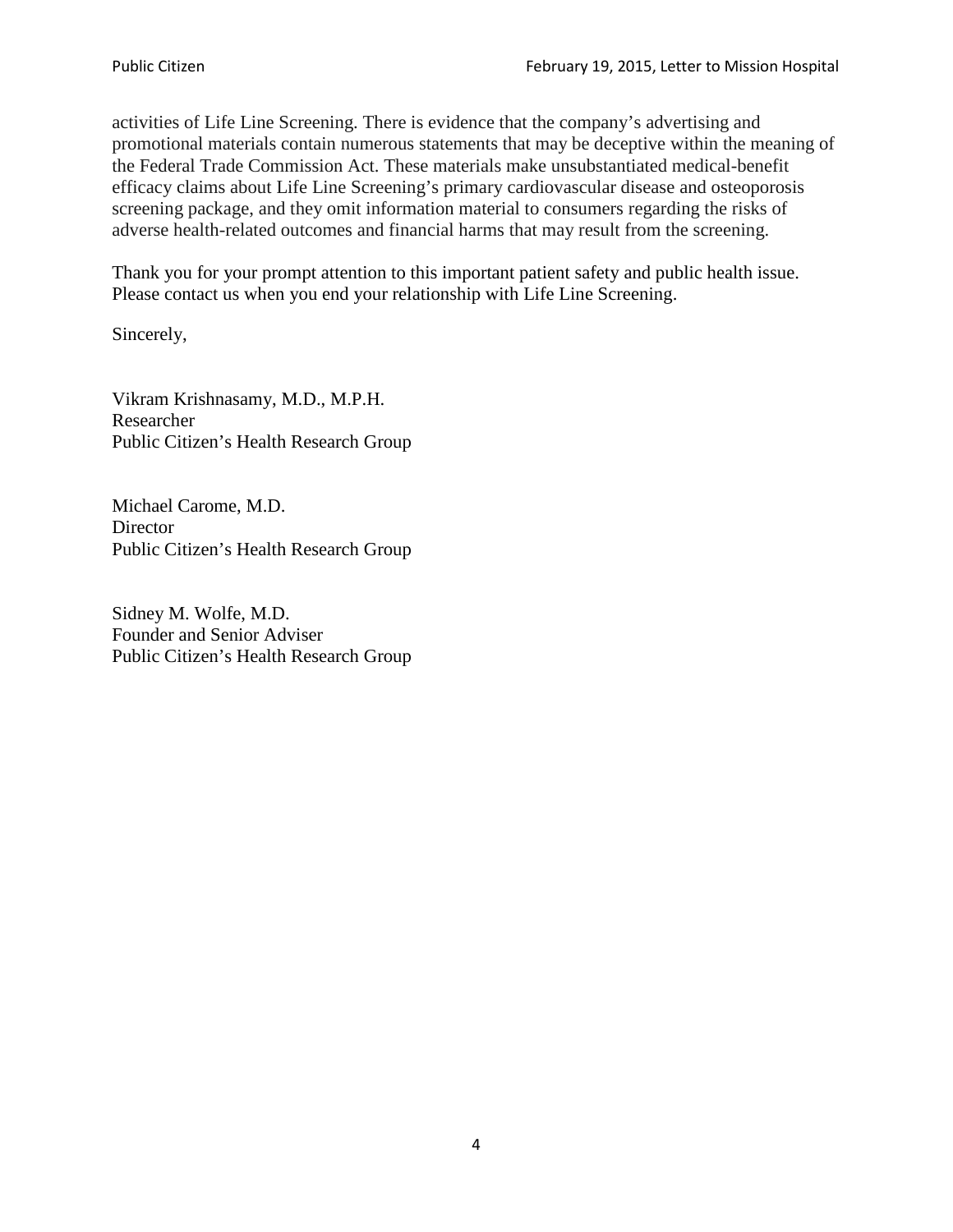## **Appendix**

### **Assessment of Cardiovascular Disease and Osteoporosis Screening Tests Offered by Life Line Screening**

Life Line Screening heavily promotes directly to consumers a package of four cardiovascular disease screening tests plus an osteoporosis risk assessment test.<sup>[14](#page-4-0),[15](#page-4-1)</sup> The four cardiovascular disease screening tests in the package are an electrocardiogram to screen for atrial fibrillation, a carotid artery ultrasound, an abdominal aortic aneurysm ultrasound, and a peripheral arterial disease test. The osteoporosis risk assessment test is an ultrasound of the heel bone to measure bone mass density.

Promotional materials describing these screening tests on the Life Line Screening website and in direct-to-consumer print solicitations mailed directly to people's homes misleadingly note the following:

Since our inception in 1993, we have screened nearly eight million people, and currently screen nearly one million people each year at over 16,000 screening events nationwide. Through this experience, we often identify serious health issues and **have helped save thousands of lives**. [16](#page-4-2) [Emphasis added]

"These screenings have **proven to be safe and accurate** in detecting your risks of stroke and vascular disease – so you and your doctor can do something about it before it's too late."<sup>[17](#page-4-3)</sup> [Emphasis added]

The Life Line Screening promotional materials recommend that adults over age 50 undergo these five screening tests annually:<sup>[18](#page-4-4),[19,](#page-4-5)[20,](#page-4-6)[21](#page-4-7),[22](#page-4-8)</sup>

Q. Who needs to be screened?

A. The answer is anyone over 50 who wants to be proactive about his or her health. …

<span id="page-4-0"></span><sup>&</sup>lt;sup>14</sup> Life Line Screening. Screening packages. [http://www.lifelinescreening.com/What-We-Do/Screening-Packages.](http://www.lifelinescreening.com/What-We-Do/Screening-Packages) AccessedJanuary 9, 2015.

<span id="page-4-1"></span><sup>&</sup>lt;sup>15</sup> Undated letter from Kevin DeWeese, Director of Clinical Operations, Life Line Screening, to a consumer.

Received November 2014.<br><sup>16</sup> Life Line Screening. Who we are. http://www.lifelinescreening.com/Who-We-Are. Accessed January 9, 2015.

<span id="page-4-3"></span><span id="page-4-2"></span><sup>&</sup>lt;sup>17</sup> Undated letter from Kevin DeWeese, Director of Clinical Operations, Life Line Screening, to a consumer. Received November 2014.

<span id="page-4-4"></span><sup>&</sup>lt;sup>18</sup> Life Line Screening. Atrial fibrillation screening. [http://www.lifelinescreening.com/What-We-Do/What-We-](http://www.lifelinescreening.com/What-We-Do/What-We-Screen-For/Atrial-Fibrillation)[Screen-For/Atrial-Fibrillation.](http://www.lifelinescreening.com/What-We-Do/What-We-Screen-For/Atrial-Fibrillation) Accessed January 9, 2015.

<sup>&</sup>lt;sup>19</sup> Life Line Screening. Carotid artery disease screening. [http://www.lifelinescreening.com/What-We-Do/What-We-](http://www.lifelinescreening.com/What-We-Do/What-We-Screen-For/Carotid-Artery-Disease)

<span id="page-4-6"></span><span id="page-4-5"></span>[Screen-For/Carotid-Artery-Disease.](http://www.lifelinescreening.com/What-We-Do/What-We-Screen-For/Carotid-Artery-Disease) Accessed January 9, 2015.<br><sup>20</sup> Life Line Screening. Abdominal aortic aneurysm screening.. http://www.lifelinescreening.com/What-We-Do/What-We-Do/What-We-Screen-For/Abdominal-Aortic-Aneury

<span id="page-4-7"></span><sup>&</sup>lt;sup>21</sup> Life Line Screening. Peripheral arterial disease screening. [http://www.lifelinescreening.com/What-We-Do/What-](http://www.lifelinescreening.com/What-We-Do/What-We-Screen-For/Peripheral-Arterial-Disease)

<span id="page-4-8"></span>[We-Screen-For/Peripheral-Arterial-Disease.](http://www.lifelinescreening.com/What-We-Do/What-We-Screen-For/Peripheral-Arterial-Disease) Accessed January 9, 2015.<br><sup>22</sup> Life Line Screening. Osteoporosis screening/bone density test. [http://www.lifelinescreening.com/What-We-](http://www.lifelinescreening.com/What-We-Do/What-We-Screen-For/Osteoporosis)[Do/What-We-Screen-For/Osteoporosis.](http://www.lifelinescreening.com/What-We-Do/What-We-Screen-For/Osteoporosis) Accessed January 9, 2015.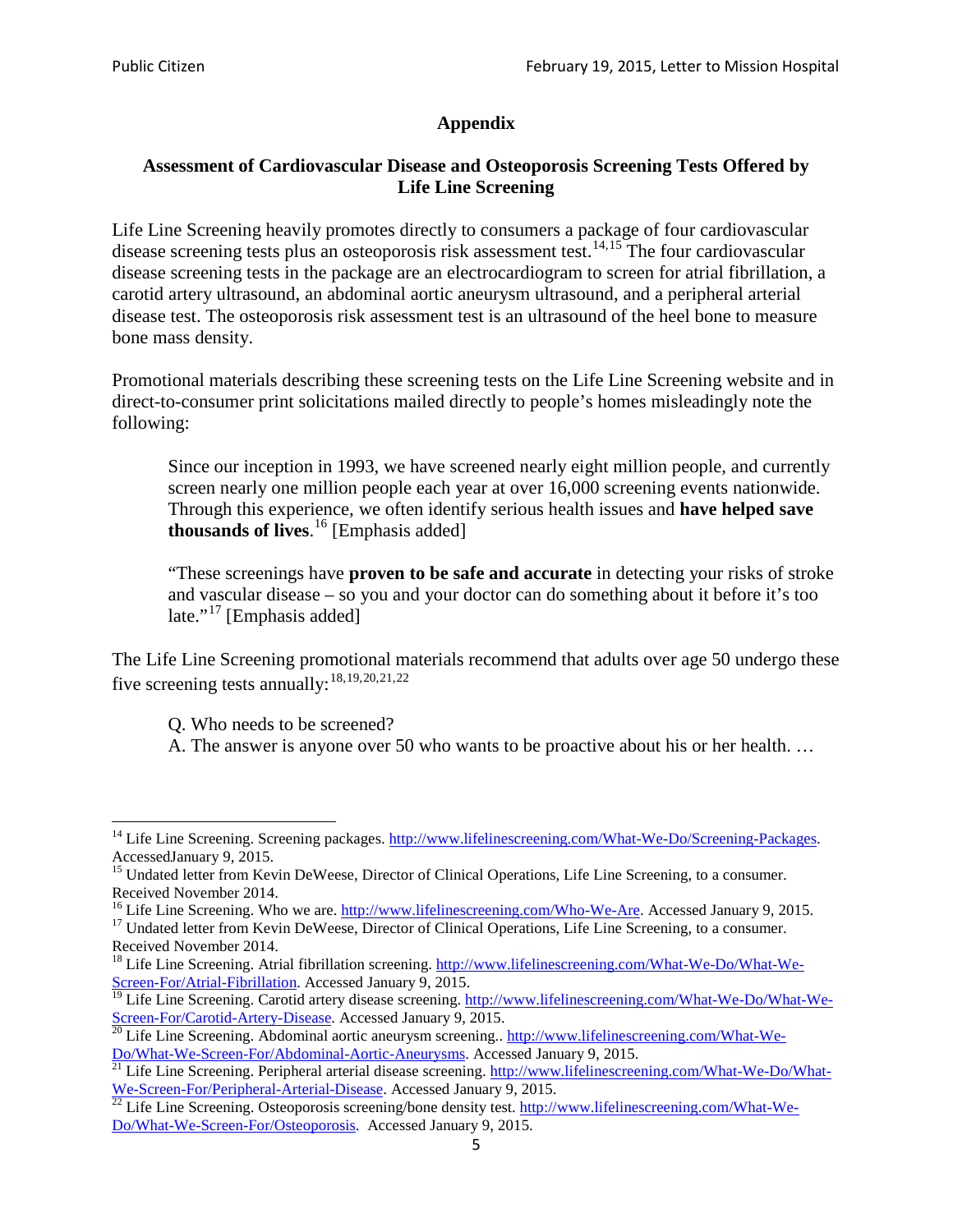However if you have a family history of stroke or heart disease, or if you have high risk factors such as being overweight, high cholesterol, smoking, or lack exercise you may wish to be screened, even if you are in your  $40^\circ$ s.<sup>[23](#page-5-0)</sup>

Life Line Screening's primary package is offered at a price of \$149, purportedly providing consumers a "savings of \$181."<sup>[24](#page-5-1)</sup>

Life Line Screening seeks to prompt asymptomatic individuals for whom screening for asymptomatic cardiovascular disease and osteoporosis is *not clinically indicated* to undergo screening by using inappropriate direct-to-consumer advertisements and solicitations that target consumer fear about having undetected, potentially life-threatening diseases.<sup>[25](#page-5-2)</sup> Examples of such statements found on Life Line Screening's website and print solicitation materials include the following:

- Website: "The absence of risk factors does **not** guarantee that a person will not die from a heart attack. In fact, 1 in 3 people who develop a myocardial infarction (MI) will not have any of the conventional risk factors, which include smoking, unhealthy diet, obesity, physical inactivity, high blood pressure, diabetes and raised lipids."[26](#page-5-3) [Emphasis in original]
- Website: "Similarly, **80% – 85% of strokes occur without warning in asymptomatic patients**, so they can only be significantly reduced by finding and treating the disease before it happens."<sup>[27](#page-5-4)</sup> [Emphasis added]
- Website: "Abdominal aortic aneurysms pose a threat because **they are usually silent until a medical emergency occurs**."[28](#page-5-5) [Emphasis added]
- Website: "**Aneurysms are a health risk because they can burst or rupture. A ruptured aneurysm can cause severe internal bleeding, which can lead to shock or even death.**"<sup>[29](#page-5-6)</sup> [Emphasis in original]
- Website: "Your carotid arteries are the two large blood vessels in your neck that supply blood to your brain. When these arteries become clogged with cholesterol, they become

<span id="page-5-0"></span><sup>&</sup>lt;sup>23</sup> Life Line Screening. Questions  $\&$  answers about Life Line Screening. Enclosure to undated letter from Kevin DeWeese, Director of Clinical Operations, Life Line Screening, to a consumer. Received November 2014.

<span id="page-5-1"></span><sup>&</sup>lt;sup>24</sup> Undated letter from Kevin DeWeese, Director of Clinical Operations, Life Line Screening, to a consumer. Received November 2014.

<span id="page-5-2"></span><sup>25</sup> Lovett KM, Liang BA. Direct-to-consumer cardiac screening and suspect risk evaluation. *JAMA*.  $2011;305(24):2567-2568$ .<br><sup>26</sup> Life Line Screening. The benefits of ultrasound screening in key cardiovascular disease areas.

<span id="page-5-3"></span>[http://www.lifelinescreeningresearch.com/the-benefits-of-ultrasound-screening/.](http://www.lifelinescreeningresearch.com/the-benefits-of-ultrasound-screening/) Accessed January 9, 2015.<br><sup>28</sup> Life Line Screening. Abdominal aortic aneurysm screening. http://www.lifelinescreening.com/What-We-<br><sup>28</sup> Life L

<span id="page-5-5"></span><span id="page-5-4"></span>[Do/What-We-Screen-For/Abdominal-Aortic-Aneurysms.](http://www.lifelinescreening.com/What-We-Do/What-We-Screen-For/Abdominal-Aortic-Aneurysms) Accessed January 9, 2015. <sup>29</sup> Life Line Screening. Abdominal aortic aneurysm (AAA).

<span id="page-5-6"></span>[http://www.lifelinescreening.com/~/media/Files/US/pdfs/FactSheetAAAupdated.ashx.](http://www.lifelinescreening.com/~/media/Files/US/pdfs/FactSheetAAAupdated.ashx) Accessed January 9, 2015.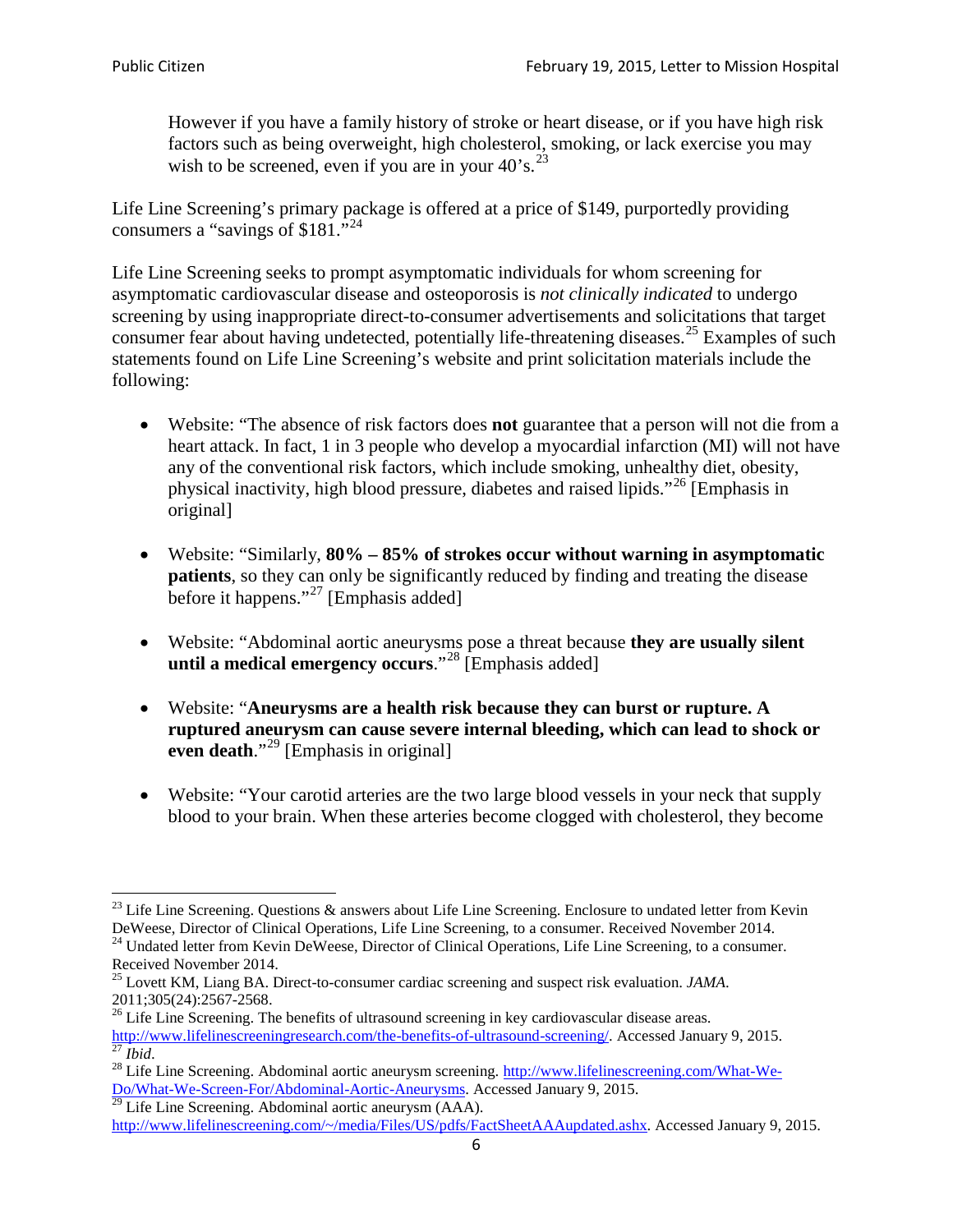**dangerously narrow**. **If a blood clot occurs in the carotid arteries, then blood cannot reach your brain and a stroke can result**. "<sup>[30](#page-6-0)</sup> [Emphasis added]

- Website: "A ruptured aortic aneurysm can cause massive internal bleeding and requires prompt emergency treatment to prevent death. **It is estimated that 80% of people with a ruptured aneurysm will die, and that many of these will die before being able to reach a hospital.**"<sup>[31](#page-6-1)</sup> [Emphasis added]
- Website: "As we age, bones begin to break down faster than new bone can be formed. Osteoporosis removes minerals from bones until they become so weak and brittle that they fracture very easily. Actions such as bending to pick up a newspaper, lifting a vacuum, or even coughing can cause a fracture. **Some fractures, such as hip fractures, may require hospitalization or major surgery, and may result in disability or even**  death."<sup>[32](#page-6-2)</sup> [Emphasis added]
- Direct-to-consumer letter: "These screenings have proven to be safe and accurate in detecting **your risks of stroke and vascular disease** – so you and your doctor **can do something about it before it's too late**."<sup>[33](#page-6-3)</sup> [Emphasis added]
- Direct-to-consumer letter: "The lifetime risk of stroke for middle-aged men and women is 1 in 5 for women and 1 in 6 for men, and **it takes a terrible toll on families**."[34](#page-6-4) [Emphasis added]
- Direct-to-consumer letter: "Life Line Screening has conducted nearly 8 million screenings, and customers sometimes tell us they feel the **screenings saved their lives**."[35](#page-6-5) [Emphasis added]
- Direct-to-consumer letter:  $36$  "What's inside your arteries?" [Emphasis in original]

As discussed below, a review of current evidence-based guidelines and relevant scientific literature fails to provide support for use of these five tests — individually or together as a package — for widespread screening of asymptomatic individuals in the general adult population over age 50 on a one-time basis, let alone annually. For many individuals, the risks of harm outweigh the benefits of the testing. Moreover, since the tests are not clinically indicated for most people being screened, and since many people will undergo additional unnecessary testing, these screenings are resulting in financial harm to many individuals.

<span id="page-6-0"></span><sup>&</sup>lt;sup>30</sup> Life Line Screening. Carotid artery disease screening. [http://www.lifelinescreening.com/What-We-Do/What-We-](http://www.lifelinescreening.com/What-We-Do/What-We-Screen-For/Carotid-Artery-Disease)[Screen-For/Carotid-Artery-Disease.](http://www.lifelinescreening.com/What-We-Do/What-We-Screen-For/Carotid-Artery-Disease) Accessed January 9, 2015.<br><sup>31</sup> *Ibid.* 32 Life Line Screening. Osteoporosis screening/bone density test. [http://www.lifelinescreening.com/What-We-](http://www.lifelinescreening.com/What-We-Do/What-We-Screen-For/Osteoporosis)

<span id="page-6-2"></span><span id="page-6-1"></span>[Do/What-We-Screen-For/Osteoporosis.](http://www.lifelinescreening.com/What-We-Do/What-We-Screen-For/Osteoporosis) Accessed January 9, 2015. <sup>33</sup> Undated letter from Kevin DeWeese, Director of Clinical Operations, Life Line Screening, to a consumer.

<span id="page-6-3"></span>Received November 2014.<br><sup>34</sup> Ibid.

<span id="page-6-4"></span>

<span id="page-6-5"></span><sup>34</sup> *Ibid*. 35 *Ibid*. 36 *Ibid*.

<span id="page-6-6"></span>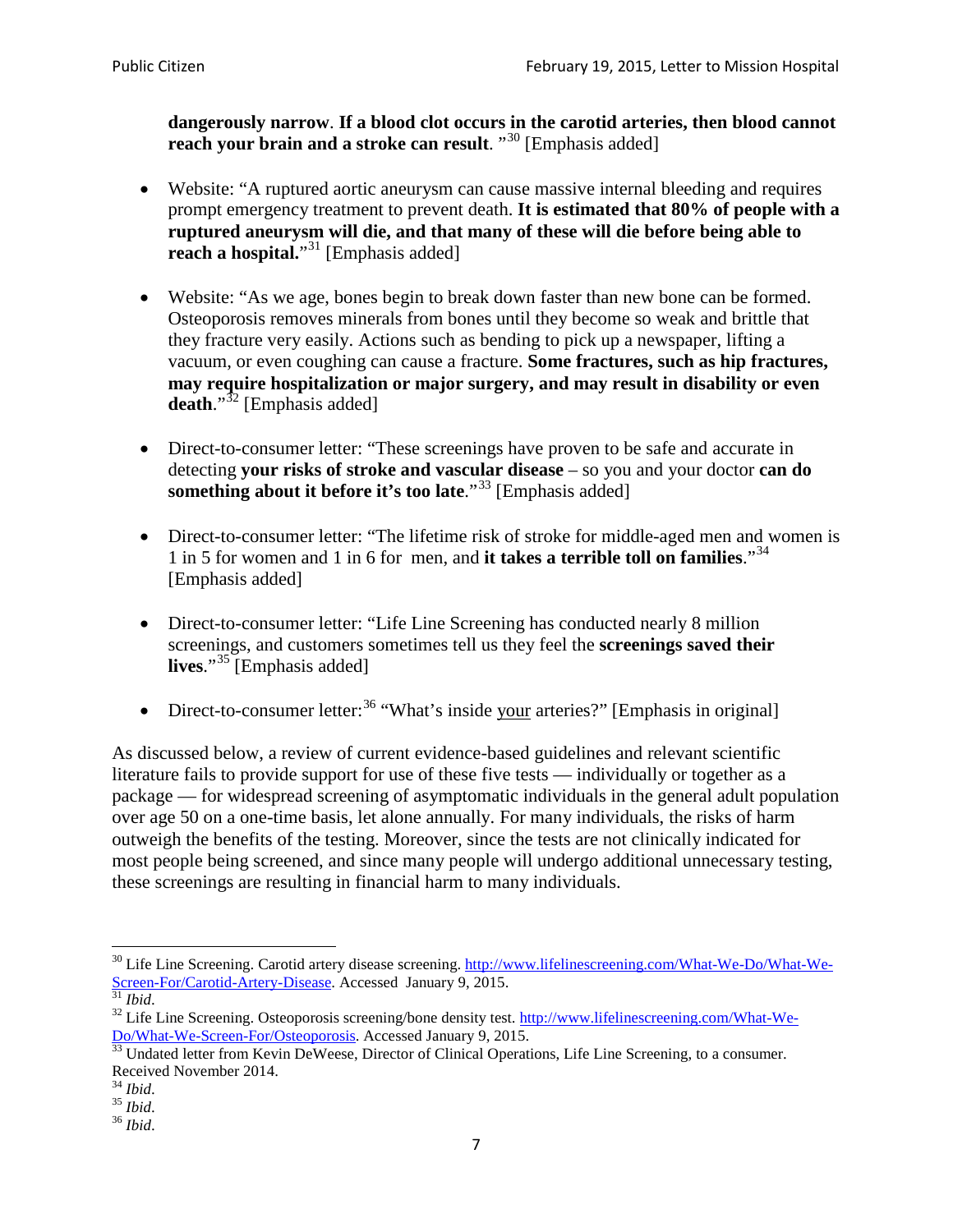Although the following screening tests sound appealing, each one either: (a) clinically benefits only appropriately selected high-risk groups of patients (rather than *all* adults over age 50); or (b) has not been scientifically proven to provide any clinically meaningful benefit to anyone. Widespread and indiscriminate use of these tests is likely to be harmful to large numbers of individuals in the general, asymptomatic population by yielding a significant number of falsepositive test results, leading to subsequent unnecessary diagnostic procedures and treatments, associated adverse effects of those procedures and treatments, and unwarranted anxiety in tested individuals. In addition, some individuals undergoing inappropriate screening will have truepositive abnormal results, but the abnormalities found will never cause symptoms or death, leading to overdiagnosis.

## **A. Atrial fibrillation screening with electrocardiogram (ECG):**

The Life Line Screening online promotional materials state:<sup>[37](#page-7-0)</sup>

Atrial Fibrillation is the most common type of heart arrhythmia (abnormal heartbeat). It occurs when the heart's upper chambers (the atria) beat irregularly or quiver. Without an effective heartbeat blood isn't pumped completely out of the atria, causing blood to pool and possibly clot. A clot can travel to other parts of the body, including the brain, where it may result in stroke.

Screening for Atrial Fibrillation

• A non-invasive procedure used to detect irregular heartbeat (a major risk factor for stroke), an Atrial Fibrillation screening is performed by attaching [ECG] electrodes above your wrists and ankles.

Who should have an atrial fibrillation screening?

• Anyone with risk factors for stroke, atrial fibrillation or carotid artery disease

How often should I get an atrial fibrillation screening?

• Annually

<span id="page-7-1"></span>However, we are not aware of any major medical professional organization that endorses widespread screening of asymptomatic patients younger than age 65 for atrial fibrillation. In addition, atrial fibrillation can be detected in most patients who have the condition simply by checking for an irregularly irregular pulse during a physical exam.

In 2011, the American Heart Association (AHA) and the American Stroke Association (ASA) jointly issued updated evidence-based guidelines for the primary prevention of stroke.<sup>[38](#page-7-1)</sup> The

<span id="page-7-0"></span><sup>&</sup>lt;sup>37</sup> Life Line Screening. Atrial fibrillation screening. [http://www.lifelinescreening.com/What-We-Do/What-We-](http://www.lifelinescreening.com/What-We-Do/What-We-Screen-For/Atrial-Fibrillation)[Screen-For/Atrial-Fibrillation.](http://www.lifelinescreening.com/What-We-Do/What-We-Screen-For/Atrial-Fibrillation) Accessed January 9, 2015.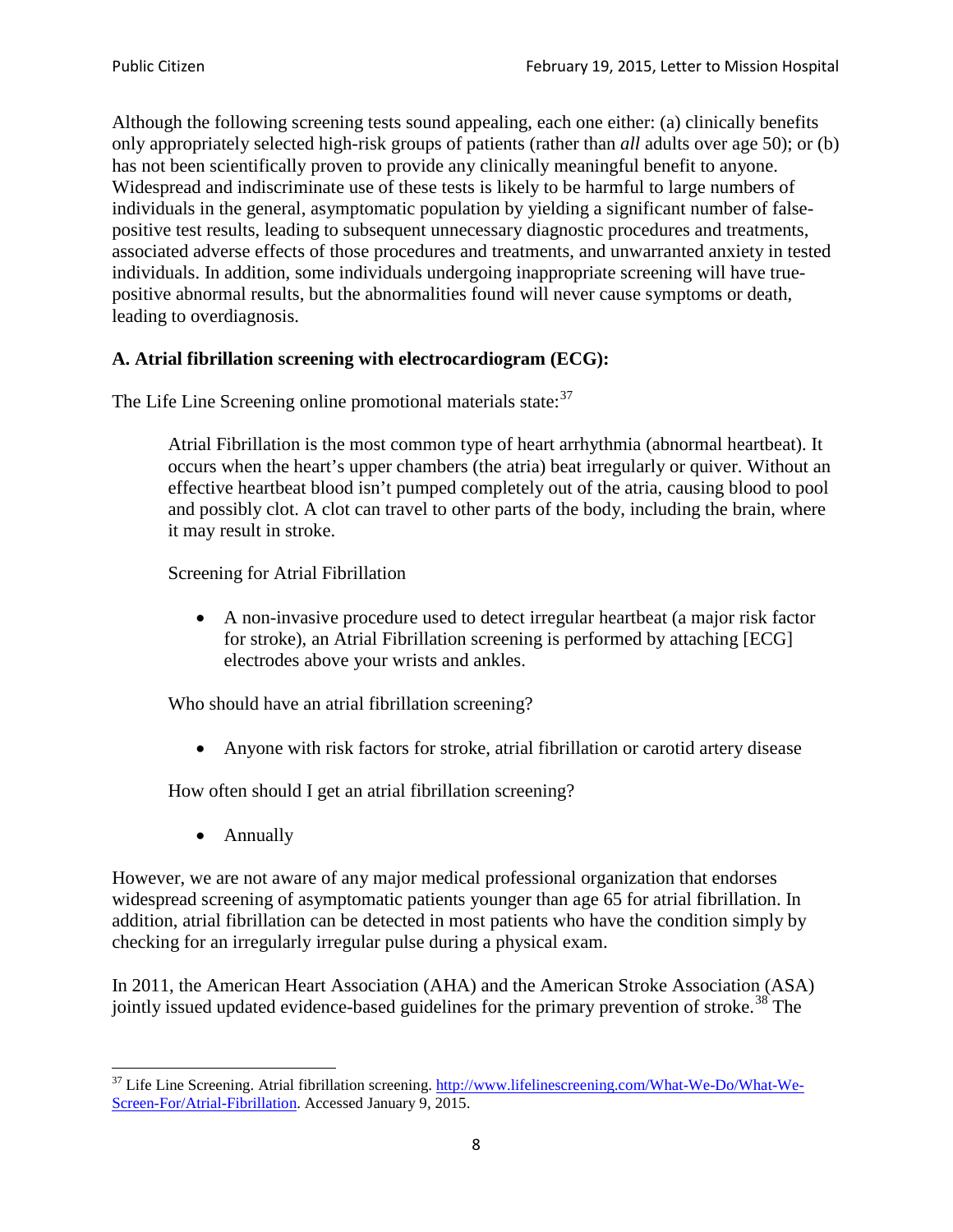American Academy of Neurology (AAN) affirmed the value of these guidelines. The 2011 AHA/ASA guidelines provided the following recommendation regarding screening for atrial fibrillation:

Active screening for atrial fibrillation in patients >65 years of age in primary care settings using pulse taking followed by an ECG as indicated can be useful.

In 2014, the AHA and the ASA issued updated evidence-based guidelines for the primary prevention of stroke.<sup>[39](#page-8-0)</sup> The AAN again affirmed the value of the updated guidelines, and the American Association of Neurological Surgeons, the Congress of Neurological Surgeons and the Preventive Cardiovascular Nurses Association endorsed them. The update provided the following recommendation regarding screening for atrial fibrillation:

Active screening for AF in the primary care setting in patients >65 years of age by pulse assessment followed by ECG as indicated can be useful.

In 2010 and 2012, the European Society of Cardiology issued evidence-based guidelines that similarly recommended that patients ages 65 and older be screened for atrial fibrillation by their primary health care providers by checking the pulse, followed by an ECG in case of irregularity. $40,41$  $40,41$ 

# **B. Stroke/Carotid Artery Ultrasound:**

The Life Line Screening online promotional materials state:<sup>[42](#page-8-3)</sup>

Your carotid arteries are the two large blood vessels in your neck that supply blood to your brain. When these arteries become clogged with cholesterol, they become dangerously narrow. If a blood clot occurs in the carotid arteries, then blood cannot reach your brain and a stroke can result. …

<sup>&</sup>lt;sup>38</sup> Goldstein LB, Bushnell CD, Adams RJ, et al. Guidelines for the primary prevention of stroke: A guideline for healthcare professionals from the American Heart Association/American Stroke Association. *Stroke*.

<sup>2011;42(2):517-584.</sup> [see page 1 for title, authors, ANA affirmation; see page 21 for recommendation]

<span id="page-8-0"></span> $\frac{2011,42(2)(317,601)}{39}$  Meschia JF, Bushnell C, Goden-Albala B, et al. Guidelines for the primary prevention of stroke: A statement for healthcare professionals from the American Heart Association/American Stroke Association. *Stroke*.

<sup>2014;45(12):3754-3832.</sup> [see page 1 for title, authors, ANA affirmation and other endorsements; see page 24 for recommendation]

<span id="page-8-1"></span><sup>40</sup> Camm AJ, Kirchhof P, Lip GYH, et al. Guidelines for the management of atrial fibrillation: The Task Force for the Management of Atrial Fibrillation of the European Society of Cardiology (ESC). *Eur Heart J*. 2010;31:2369- 2429. [See page 50]

<span id="page-8-2"></span><sup>41</sup> Camm AJ, Lip GYH, De Caterina R, et al. 2012 focused update of the ESC Guidelines for the management of atrial fibrillation: An update of the 2010 ESC Guidelines for the management of atrial fibrillation. *Eur Heart J*.

<span id="page-8-3"></span><sup>&</sup>lt;sup>2012</sup>;23(21):2719-2747. [See page 273] 42 Life Line Screening. [http://www.lifelinescreening.com/What-We-Do/What-We-](http://www.lifelinescreening.com/What-We-Do/What-We-Screen-For/Carotid-Artery-Disease)[Screen-For/Carotid-Artery-Disease.](http://www.lifelinescreening.com/What-We-Do/What-We-Screen-For/Carotid-Artery-Disease) Accessed January 9, 2015.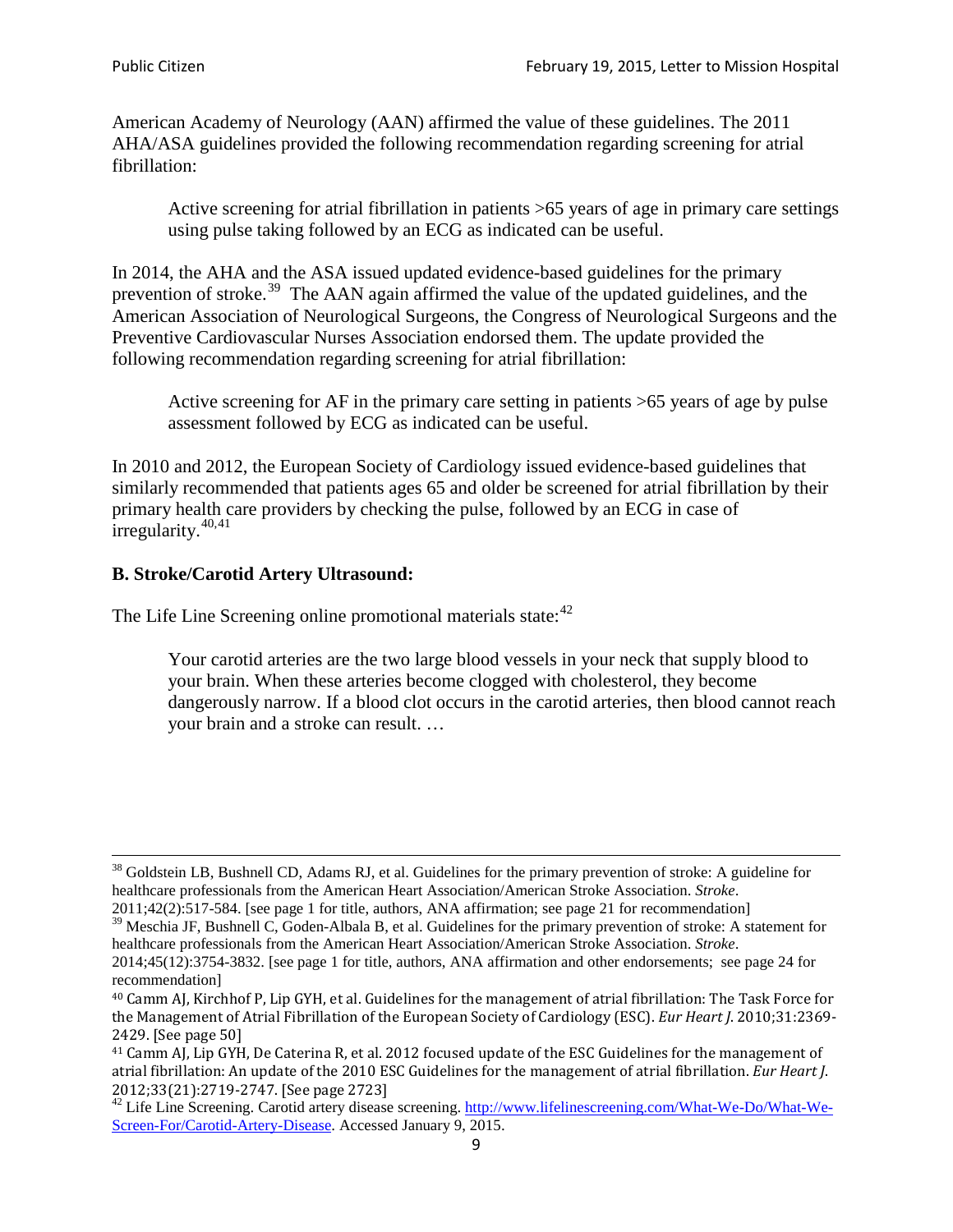Carotid Artery Disease (Plaque) Screening

• Simple, painless and non-invasive, this screening uses cutting-edge Doppler color flow ultrasound technology to create images of the carotid arteries while also measuring blood flow through them.

Who should have a carotid artery screening?

- Anyone over age 50
- Anyone over age 40 with risk factors

How often should I get a carotid artery screening?

• Annually

However, several major medical professional organizations affirmatively recommend *against* indiscriminate screening with carotid artery ultrasounds in low-risk, asymptomatic individuals, and we are not aware of any major medical professional organization that endorses such screening.

Good evidence indicates that although stroke is a leading cause of death and disability in the United States, a relatively small proportion of all disabling, unheralded strokes are due to carotid artery disease. Studies also suggest that only about 1 percent of the general population older than 65 has severe carotid artery stenosis (60 to 90 percent narrowing).<sup>[43](#page-9-0)</sup> Carotid artery stenosis is more prevalent in older adults, smokers, those with hypertension and those with heart disease; unfortunately, research has not found any single risk factor or clinically useful risk stratification tool that can reliably and accurately distinguish people who have clinically important carotid artery stenosis from those who do not.<sup>[44](#page-9-1)</sup>

In 2006, the AHA and the ASA issued a series of evidence-based guidelines for the primary prevention of stroke.<sup>[45](#page-9-2)</sup> The value of the guidelines was affirmed by the AAN. Although the guidelines did not include a specific recommendation about screening the general population for asymptomatic carotid stenosis, they did state the following:

Although highly selected patients may benefit, screening of general populations for asymptomatic carotid stenosis is unlikely to be cost-effective. The cost-effectiveness of even a one-time screening approach would be highly dependent on the ability to identify a group of persons with a high pretest likelihood of having high-grade asymptomatic disease, the availability of a screening test with a very high sensitivity and specificity when used on a side-scale basis, and very low perioperative complication rates.

<span id="page-9-0"></span> $^{43}$  U.S. Preventive Services Task Force. Screening for carotid artery stenosis: U.S. Preventive Services Task Force recommendation statement. Ann Intern Med. 2007;147(12):854-859.

<span id="page-9-2"></span><span id="page-9-1"></span><sup>&</sup>lt;sup>44</sup> *Ibid*. <sup>45</sup> Goldstein LB, Adams R, Alberts MJ, et al. Primary prevention of ischemic stroke: A guideline from the American <sup>45</sup> Goldstein LB, Adams R, Alberts MJ, et al. Primary prevention of ischemic stroke: A guide Heart Association/American Stroke Association Stroke Council. *Stroke*. 2006;37(6):1583-633.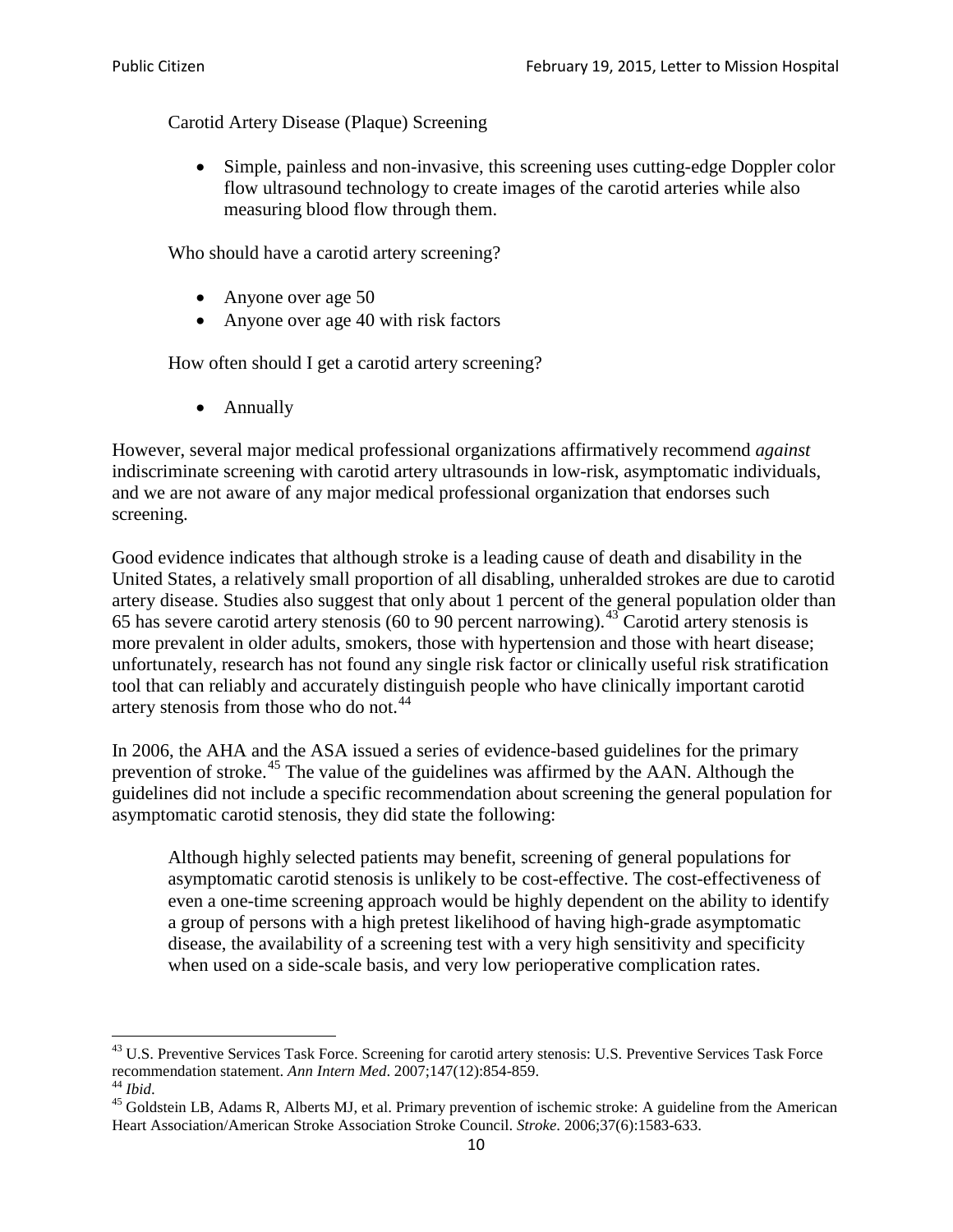These conditions for cost-effective screening are not met for carotid artery ultrasound screening of asymptomatic individuals in the general population, as discussed below.

In 2011, the AHA and the ASA issued updated guidelines for the primary prevention of stroke, the value of which was again affirmed by the  $AAN<sup>46</sup>$  $AAN<sup>46</sup>$  $AAN<sup>46</sup>$ . The updated guidelines stated the following:

Population screening for asymptomatic carotid artery stenosis is not recommended.

In 2014, the AHA and the ASA issued updated guidelines for the primary prevention of stroke.<sup>47</sup> The AAN again affirmed the value of the updated guidelines, and the American Association of Neurological Surgeons, the Congress of Neurological Surgeons, and the Preventive Cardiovascular Nurses Association endorsed them. The updated guidelines stated the following:

Screening low-risk populations for asymptomatic carotid artery stenosis is not recommended.

In 2007, the U.S. Preventive Services Task Force (USPSTF) issued an evidence-based grade D recommendation *against* screening for asymptomatic carotid artery stenosis in the general population.[48](#page-10-2) In making this a grade D recommendation, the USPSTF concluded with moderate certainty that for individuals with asymptomatic carotid artery stenosis, the benefits of screening do not outweigh the harms. It noted, in particular, the following:

#### **Importance**

Good evidence indicates that although stroke is a leading cause of death and disability in the United States, a relatively small proportion of all disabling, unheralded strokes is due to [carotid artery stenosis].

#### **Detection**

The most feasible screening test for severe [carotid artery stenosis] (for example, 60% to 99% stenosis) is duplex ultrasonography. Good evidence indicates that this test has moderate sensitivity and specificity and yields many false-positive results. A positive result on duplex ultrasonography is often confirmed by digital subtraction angiography, which is more accurate but can cause serious adverse events. Noninvasive confirmatory tests, such as magnetic resonance angiography, involve some inaccuracy. Given these facts, some people with false-positive test results may receive unnecessary invasive carotid endarterectomy surgery.

<span id="page-10-0"></span><sup>&</sup>lt;sup>46</sup> Goldstein LB, Bushnell CD, Adams RJ, et al. Guidelines for the primary prevention of stroke: A guideline for healthcare professionals from the American Heart Association/American Stroke Association. *Stroke*.<br>2011;42(2):517-584. [see page 1 for title, authors, ANA affirmation; see page 25 for recommendation]

<span id="page-10-1"></span><sup>&</sup>lt;sup>47</sup> Meschia JF, Bushnell C, Goden-Albala B, et al. Guidelines for the primary prevention of stroke: A statement for healthcare professionals from the American Heart Association/American Stroke Association. *Stroke*. 2014;45(12):3754-3832. [see page 1 for title, authors, ANA affirmation and other endorsements; see page 30 for

recommendation] <sup>48</sup> U.S. Preventive Services Task Force. Screening for carotid artery stenosis: U.S. Preventive Services Task Force

<span id="page-10-2"></span>recommendation statement. *Ann Intern Med*. 2007;147(12):854-9.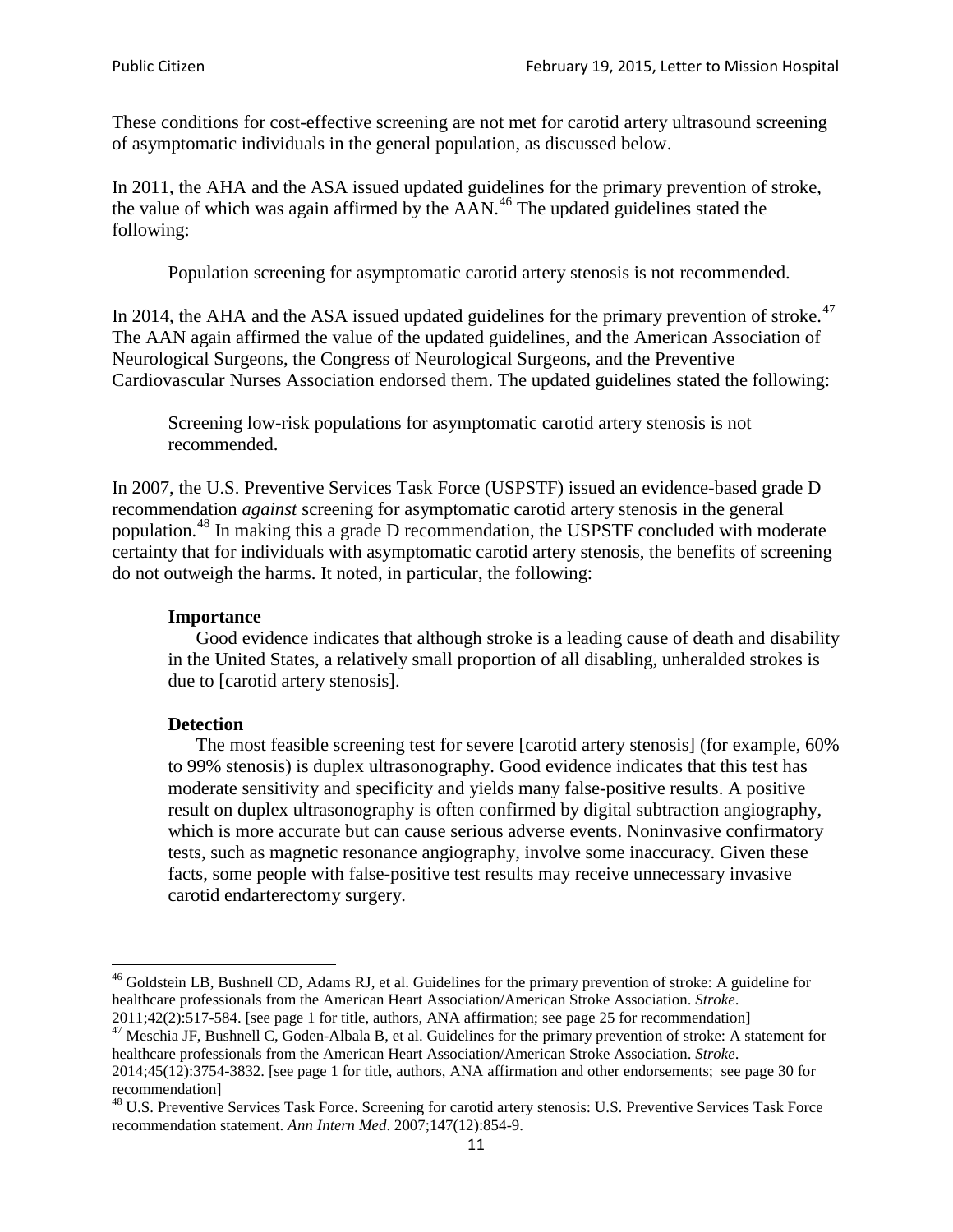### **Benefits of Detection and Early Intervention**

Good evidence indicates that in selected, high-risk trial participants with asymptomatic severe [carotid artery stenosis], carotid endarterectomy by selected surgeons reduces the 5-year absolute incidence of all strokes or perioperative death by approximately 5%. These benefits would be less among asymptomatic people in the general population. For the general primary care population, the benefits are judged to be no greater than small.

### **Harms of Detection and Early Intervention**

Good evidence indicates that both the testing strategy and the treatment with carotid endarterectomy can cause harms. A testing strategy that includes angiography will itself cause some strokes. A testing strategy that does not include angiography will cause some strokes by leading to carotid endarterectomy in people who do not have severe [carotid artery stenosis]. In excellent centers, carotid endarterectomy is associated with a 30-day stroke or mortality rate of about 3%; some areas have higher rates. These harms are judged to be no less than small.

In July 2014, the USPSTF issued an updated recommendation against screening for asymptomatic carotid artery stenosis in the general population.<sup>[49](#page-11-0)</sup> In reaffirming its prior recommendation, the USPSTF concluded with moderate certainty that the harms of screening for asymptomatic carotid artery stenosis outweigh the benefits. The USPSTF presented the following updated rationale: $50$ 

#### **Importance**

Stroke is a leading cause of death and disability in the United States. Although asymptomatic carotid artery stenosis is a risk factor for stroke, it causes a relatively small proportion of strokes.

#### **Detection**

The most feasible screening test for carotid artery stenosis (defined as 60% to 99% stenosis) is ultrasonography. Although adequate evidence indicates that this test has high sensitivity and specificity, in practice, ultrasonography yields many false-positive results in the general population, which has a low prevalence of carotid artery stenosis (approximately 0.5% to 1%). There are no externally validated, reliable tools that can determine who is at increased risk for carotid artery stenosis or for stroke when carotid artery stenosis is present. Adequate evidence indicates that the accuracy of screening by auscultation of the neck is poor.

## **Benefits of Detection and Early Intervention**

There is no direct evidence on the benefits of screening for carotid artery stenosis. Adequate evidence indicates that in selected trial participants with asymptomatic carotid artery stenosis, carotid endarterectomy (CEA) performed by selected surgeons reduces the absolute incidence of all strokes or perioperative death by approximately 3.5%

<span id="page-11-0"></span><sup>&</sup>lt;sup>49</sup> LeFevre on behalf of the U.S. Preventive Services Task Force. Screening for asymptomatic carotid artery stenosis: U.S. Preventive Services Task Force Recommendation Statement. *Ann Intern Med*. Published online July 8, 2014. doi:10.7326/M14-1333. <sup>50</sup> *Ibid*.

<span id="page-11-1"></span>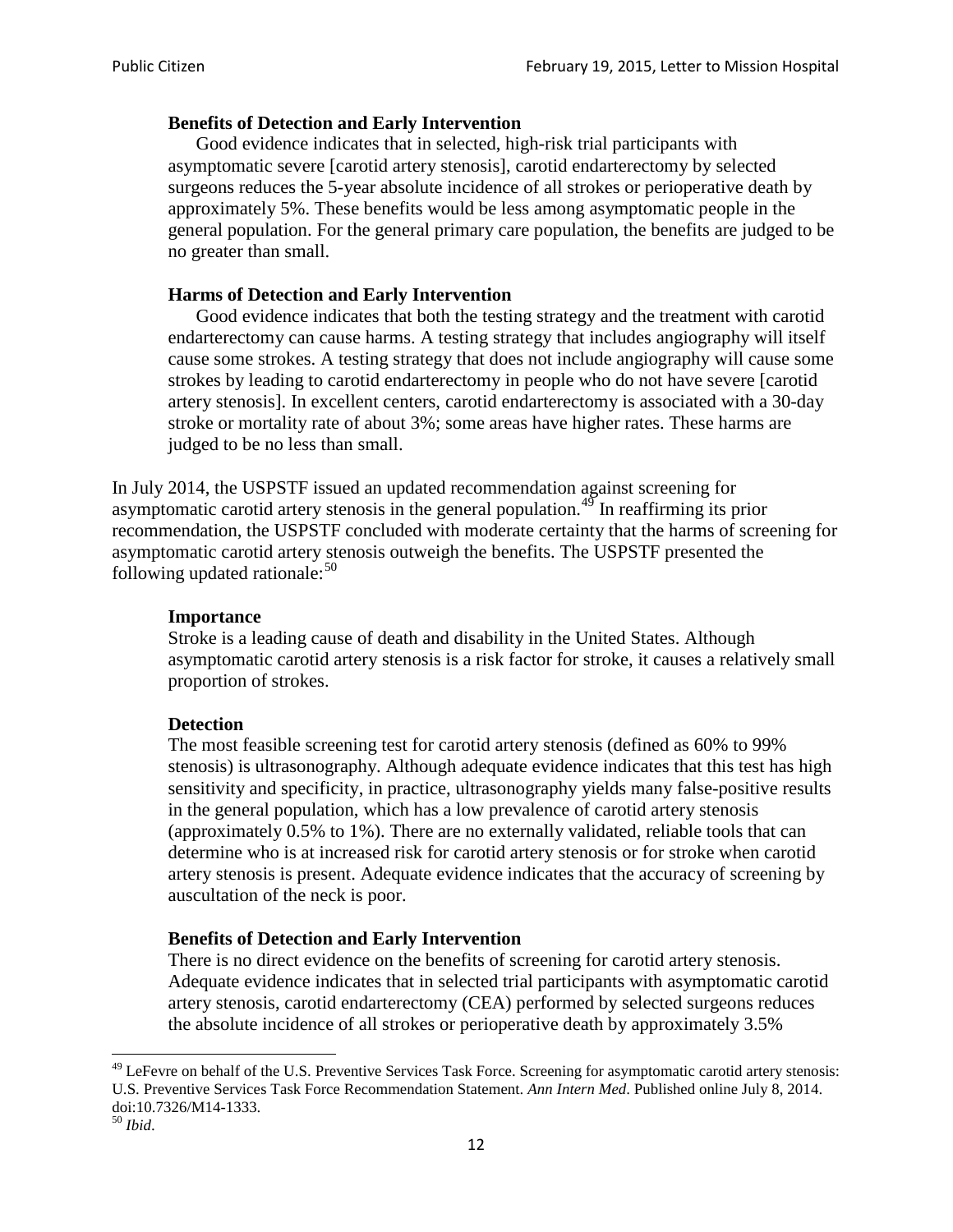compared with (outdated) medical management. However, this difference is probably smaller with current optimal medical management. The magnitude of these benefits would be smaller in asymptomatic persons in the general population. For the general primary care population, the magnitude of benefit is small to none. There is no evidence that identification of asymptomatic carotid artery stenosis leads to any benefit from adding or increasing medication doses (beyond current standard medical therapy for cardiovascular disease prevention).

#### **Harms of Detection and Early Intervention**

Adequate evidence indicates that both the testing strategy for carotid artery stenosis and treatment with CEA can cause harms. Although screening with ultrasonography has few direct harms, all screening strategies, including those with or without confirmatory tests (that is, digital subtraction or magnetic resonance angiography), have imperfect sensitivity and specificity and could lead to unnecessary interventions and result in serious harms. In selected centers similar to those in the trials, CEA is associated with a 30-day stroke or mortality rate of approximately 2.4%; reported rates are as high as approximately 5% in low-volume centers and 6% in certain states. Myocardial infarctions are reported in 0.8% to 2.2% of patients after CEA. The 30-day stroke or mortality rate after carotid angioplasty and stenting (CAAS) is approximately 3.1% to 3.8%. The overall magnitude of harms of screening and subsequent treatment of asymptomatic carotid artery stenosis is small to moderate depending on patient population, surgeon, center volume, and geographic location.

In 2007, the American Society of Neuroimaging, with co-sponsorship by the Society of Vascular and Interventional Neurology, issued evidence-based recommendations on the screening of asymptomatic carotid artery disease in the general population and selected subsets of patients.<sup>[51](#page-12-0)</sup> These societies issued a grade E recommendation *against* screening for carotid artery stenosis in the general population or in a selected population based on age, gender or any other variable alone. The criteria for a grade E recommendation were that the prevalence of disease may be high or low but detection and treatment is documented to have no benefit, or prevalence of disease is low. They also issued a grade A recommendation that screening of selective subpopulations of adults age 65 or older with at least three cardiovascular risk factors (hypertension, coronary artery disease, current cigarette smoking or hyperlipidemia) needs to be considered. The criteria of a grade A recommendation were that the prevalence of disease is high and detection and treatment is of documented benefit.

In 2011, the Society for Vascular Surgery issued a position statement recommending ultrasound screening of carotid arteries only for high-risk individuals age 55 or older, taking into account cardiovascular risk factors, such as a history of hypertension, diabetes mellitus, smoking,

<span id="page-12-0"></span><sup>&</sup>lt;sup>51</sup> Qureshi AI, Alexandrov AV, Tegeler CH, et al. Guidelines for screening of extracranial carotid artery disease: a statement for healthcare professionals from the multidisciplinary practice guidelines committee of the American Society of Neuroimaging; cosponsored by the Society of Vascular and Interventional Neurology. *J Neuroimaging*. 2007;17(1):19-47.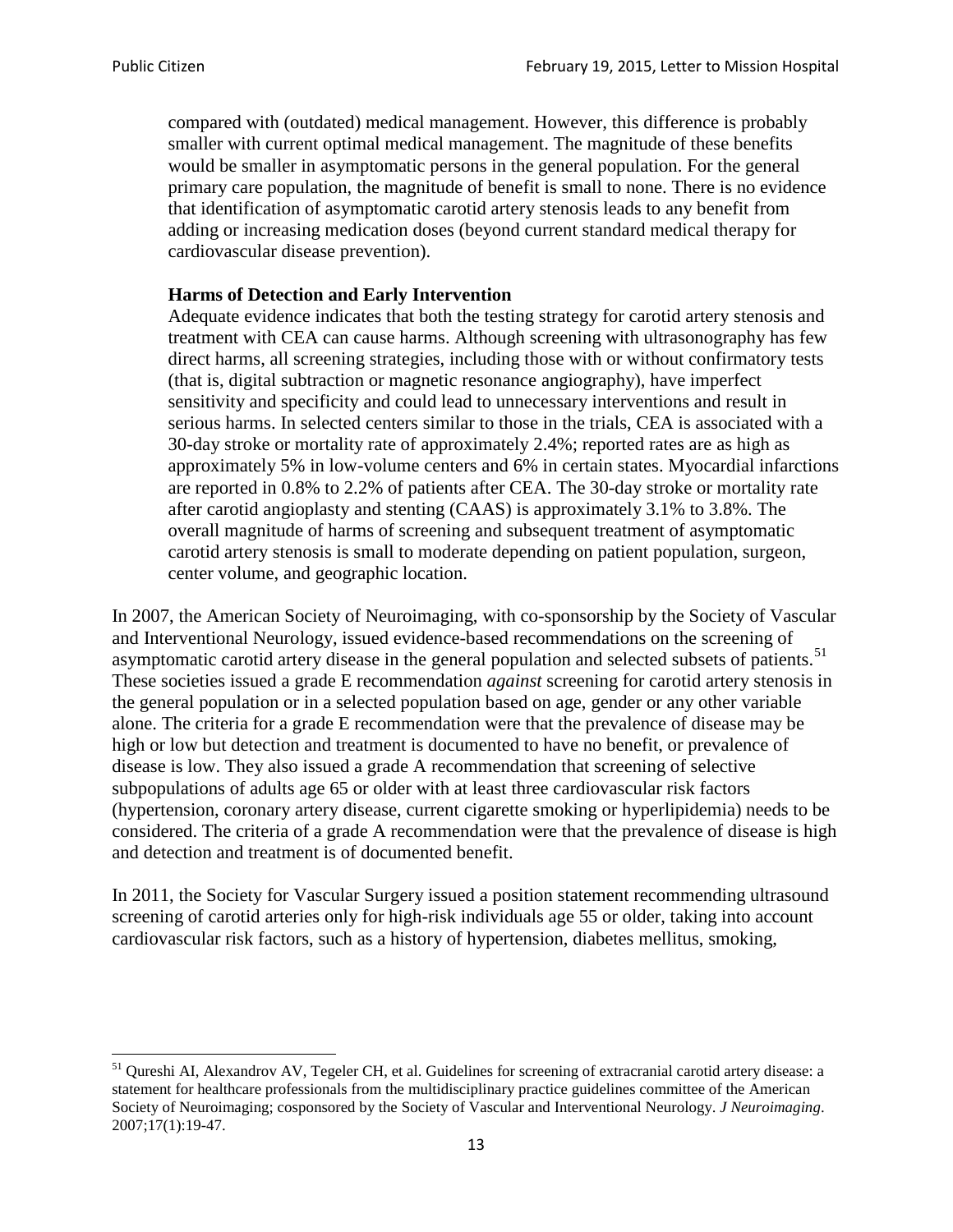hypercholesterolemia, or known cardiovascular disease.<sup>[52](#page-13-0)</sup> The position statement provided little substantive evidence to support this recommendation.

Thus, screening for carotid artery stenosis with ultrasound in the general, asymptomatic population has *not* been shown to significantly improve clinical outcomes, and numerous medical professional organizations strongly recommend against such screening.

### **C. Abdominal Aortic Aneurysm Ultrasound:**

The Life Line Screening online promotional materials state:<sup>[53](#page-13-1)</sup>

An Abdominal Aortic Aneurysm (AAA), a specific kind of aneurysm, is a condition in which the lining of the blood vessel called the aorta is enlarged within the abdomen. Abdominal aortic aneurysms pose a threat because they are usually silent until a medical emergency occurs.

The abdominal aorta is the largest blood vessel in the body and the main artery that originates in the heart. As the lining weakens from age and other risk factors, the vessel wall thins and expands. …

Screening for Aortic Aneurysms

• A painless, non-invasive procedure, an abdominal aortic aneurysm screening requires you to lie on your back while a technician uses ultrasound to take images and measurements of your abdominal aorta. …

Who should have an aortic aneurysm screening?

• Anyone with risk factors

How often should I get an aortic aneurysm screening?

• Annually

By definition, an AAA is present when aortic diameter equals or exceeds 3.0 cm (slightly more than one inch).<sup>[54](#page-13-2)</sup> Most people who have an AAA show no signs or symptoms until it ruptures. The strongest risk factor for *rupture* of an AAA is the aortic diameter.<sup>[55](#page-13-3)</sup> Thus, risk of AAA rupture rises with increasing size of the aneurysm. AAAs with a diameter between 3.0 and 3.9

<span id="page-13-0"></span> $52$  Society for Vascular Surgery. SVS position statement on vascular screenings. January 2011. http://www.vascularweb.org/about/positionstatements/Pages/svs-position-statement-on-vascular-screening.aspx.<br>Accessed January 14, 2015.

<span id="page-13-1"></span>Accessed January 14, 2015.<br>
Sa Life Line Screening. Abdominal aortic aneurysm screening. http://www.lifelinescreening.com/What-We-<br>
Do/What-We-Screen-For/Abdominal-Aortic-Aneurysms. Accessed January 9, 2015.

<span id="page-13-2"></span> $\frac{1}{54}$  Fleming C, Whitlock EP, Beil TL, Lederle FA. Screening for abdominal aortic aneurysm: A best-evidence systematic review for the U.S. Preventive Services Task Force. *Ann Intern Med.* 2005;142(3):203-211.<br><sup>55</sup> Lederle FA, Johnson GR, Wilson SE, et al. Rupture rate of large abdominal aortic aneurysms in patients refusing

<span id="page-13-3"></span>or unfit for elective repair. *JAMA*. 2002;287(22):2968-2972.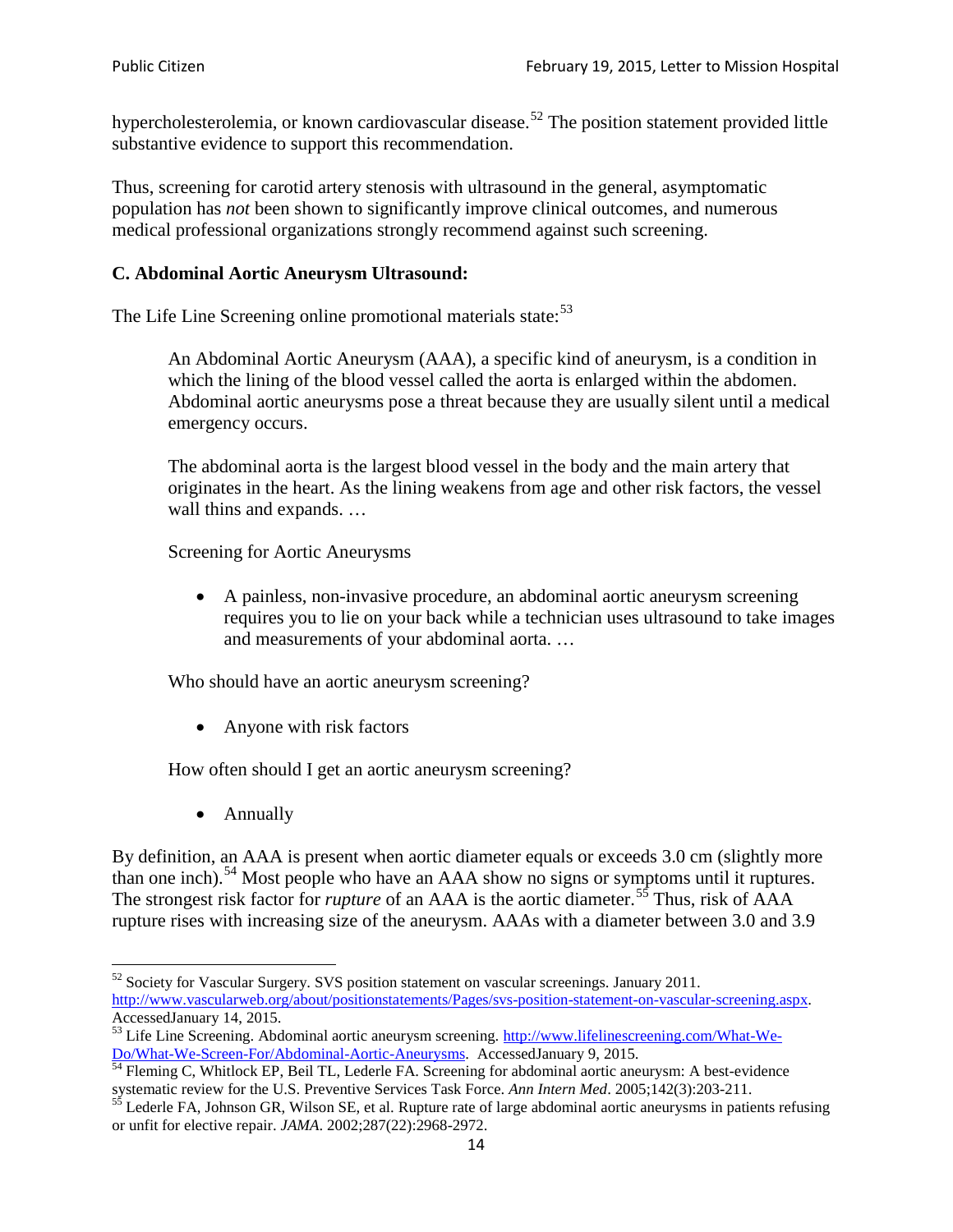cm have an essentially 0 percent annual rupture risk; those with between 4.0 and 4.9 cm have a 1 percent risk; and those between 5.0 and 5.9 cm have a 11 percent annual rupture risk.<sup>[56](#page-14-0)</sup>

In a study of an unselected general population in the U.K., the prevalence of AAA was six times greater in men than women for all age groups.<sup>[57](#page-14-1)</sup> For men not screened for  $AAA$ , almost all deaths from ruptured AAAs occurred after age 65, with more than half occurring before age 80.<sup>[58](#page-14-2)</sup> For women not screened for AAA, the majority of AAA-related deaths occurred after age 80.<sup>[59](#page-14-3)</sup>

Several major medical professional organizations affirmatively recommend one-time ultrasound screening for AAAs *only in certain high-risk individuals* given the epidemiology of AAAs described above, and we are not aware of any major medical professional organization that endorses indiscriminate ultrasound screening for AAAs in low-risk, asymptomatic individuals.

In 2005, the USPSTF issued the following evidence-based recommendations for AAA screening: $60$ 

(1) A grade B recommendation for one-time screening for AAA by ultrasonography in men age 65 to 75 who have ever smoked. In making this a grade [B recommendation,](http://www.uspreventiveservicestaskforce.org/uspstf/gradespre.htm#brec) the USPSTF offered the following rationale:

> The USPSTF found good evidence that screening for AAA and surgical repair of large AAAs ( $\geq$ 5.5 cm) in men age 65 to 75 years who have ever smoked (current and former smokers) leads to decreased AAA-specific mortality. There is good evidence that abdominal ultrasonography, performed in a setting with adequate quality assurance (that is, in an accredited facility with credentialed technologists), is an accurate screening test for AAA. There is also good evidence of important harms of screening and early treatment, including an increased number of surgeries with associated clinically significant morbidity and mortality, and short-term psychological harms. On the basis of the moderate magnitude of net benefit, the USPSTF concluded that the benefits of screening for AAA in men age 65 to 75 years who have ever smoked outweigh the harms.

(2) No recommendation for or against screening for AAA in men age 65 to 75 who have *never* smoked. In making this grade C recommendation, the USPSTF offered the following rationale:

> The USPSTF found good evidence that screening for AAA in men age 65 to 75 years who have never smoked leads to decreased AAA-specific mortality. There is, however, a lower prevalence of large AAAs in men who have never smoked

<span id="page-14-0"></span><sup>&</sup>lt;sup>56</sup> LeFevre ML on behalf of the U.S. Preventive Services Task Force. Screening for abdominal aortic aneurysm: U.S. Preventive Services Task Force recommendation statement. *Ann Intern Med*. Online June 24, 2014. doi:

<span id="page-14-1"></span><sup>10.7326/</sup>M14-1204.<br> $57$  Scott RA, Bridgewater SG, Ashton HA. Randomized clinical trial of screening for abdominal aortic aneurysm in women. *Br J Surg.* 2002;89(3):283-285.

<span id="page-14-4"></span><span id="page-14-3"></span>

<span id="page-14-2"></span><sup>&</sup>lt;sup>58</sup> *Ibid.*<br><sup>59</sup> *Ibid.* 2002;<br><sup>60</sup> U.S. Preventive Services Task Force. Screening for abdominal aortic aneurysm: Recommendation statement. *Ann Intern Med*. 2005;142(3):198-202.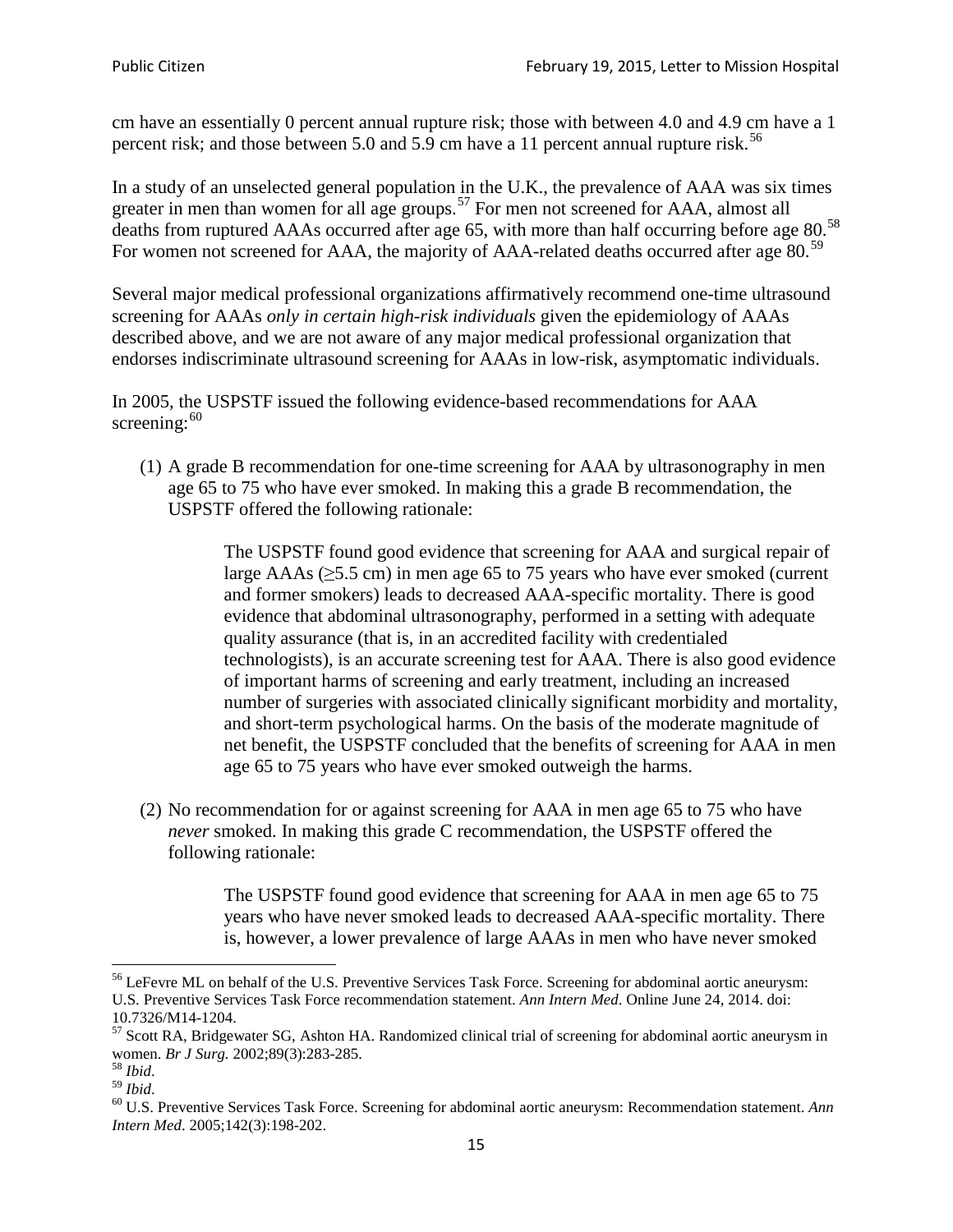compared with men who have ever smoked; thus, the potential benefit from screening men who have never smoked is small. There is good evidence that screening and early treatment lead to important harms, including an increased number of surgeries with associated clinically significant morbidity and mortality, and short-term psychological harms. The USPSTF concluded that the balance between the benefits and harms of screening for AAA is too close to make a general recommendation in this population.

(3) A grade D recommendation *against* routine screening for AAA in women. In making this a grade D recommendation, the USPSTF offered the following rationale:

> Because of the low prevalence of large AAAs in women, the number of AAArelated deaths that can be prevented by screening this population is small. There is good evidence that screening and early treatment result in important harms, including an increased number of surgeries with associated morbidity and mortality, and psychological harms. The USPSTF concluded that the harms of screening women for AAA therefore outweigh the benefits.

In June 2014, the USPSTF issued a revised recommendation statement, based on an updated review of the available evidence published between January 2004 and January 2013.<sup>[61](#page-15-0)</sup> The updated recommendations differ slightly from the 2005 recommendations and include the following: $62$ 

(1) A grade B recommendation for one-time screening for AAA with ultrasonography in men ages 65 to 75 who have ever smoked (no change from 2005). The USPSTF provided the following updated rationale for this unchanged recommendation:

> Four large, population-based, randomized, controlled trials (RCTs) show that invitation to 1-time screening for AAA is associated with reduced AAA-specific mortality in men. This benefit begins 3 years after testing and persists up to 15 years. In addition, risk reduction for AAA rupture and emergency surgery persists up to 10 to 13 years.

> In the 2 highest-quality trials, the relative reduction in AAA-specific mortality after 13 years was 42% to 66%. In the largest trial, where prevalence of AAA was approximately 5% in the screened group, screening was associated with an absolute risk reduction in death of 1.4 per 1000 men.

Abdominal aortic aneurysms are most prevalent in men who have ever smoked, occurring in approximately 6% to 7% of this population. This prevalence increases the importance of screening in these men because it maximizes the absolute benefit that could be achieved (that is, it improves the likelihood that

<span id="page-15-0"></span><sup>61</sup> Guirguis-Blake JM, Beil TL, Senger CA Whitlock EP. Ultrasonography screening for abdominal aortic aneurysms: A systematic review for the U.S. Preventive Services Task Force. *Ann Intern Med*. 2014;160(5):321- 329.

<span id="page-15-1"></span> $62$  LeFevre ML on behalf of the U.S. Preventive Services Task Force. Screening for abdominal aortic aneurysm: U.S. Preventive Services Task Force recommendation statement. *Ann Intern Med*. 2014;161(4):281-290..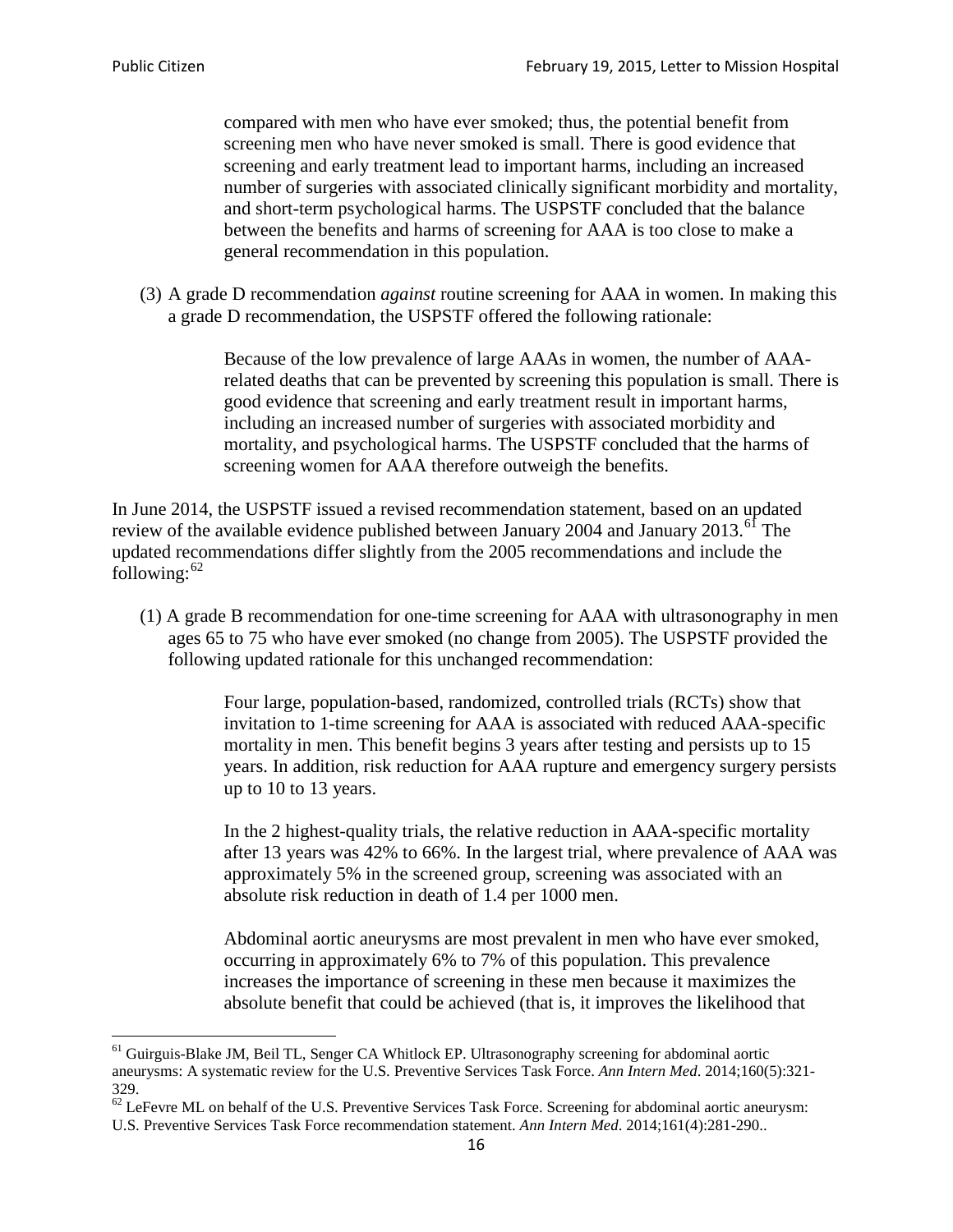men in this group will benefit from screening). Convincing evidence shows that 1-time screening with ultrasonography results in a moderate benefit in men aged 65 to 75 years who have ever smoked.

The USPSTF concluded with high certainty that screening for AAA with ultrasonography in men ages 65 to 75 who have ever smoked has a moderate net benefit.

(2) A grade C recommendation that clinicians *selectively* offer screening for AAA in men ages 65 to 75 who have never smoked rather than routinely screening all men in this group. Evidence indicates that the net benefit of screening all men ages 65 to 75 years who have never smoked is small. In determining whether this service is appropriate in individual cases, patients and clinicians should consider the balance of benefits and harms on the basis of evidence relevant to the patient's medical history, family history, other risk factors, and personal values. The USPSTF offered the following rationale for this new recommendation:

> Screening men overall reduces AAA-specific death, rupture, and emergency surgery. However, the lower prevalence of AAA in men who have never smoked (approximately 2%) substantially reduces the absolute benefit (that is, it greatly lowers the probability that men in this group will benefit from screening). Adequate evidence shows that 1-time screening for AAA with ultrasonography results in a small benefit in men aged 65 to 75 years who have never smoked.

The USPSTF also suggested the following clinical considerations with respect to this new recommendation:

Despite the demonstrated benefits of screening for AAA in men overall, the lower prevalence of AAA in male never-smokers versus male ever-smokers suggests that clinicians should consider a patient's risk factors and the potential for harm before screening for AAA rather than routinely offering screening to all male never-smokers. Important risk factors for AAA include older age and a firstdegree relative with an AAA; other risk factors include a history of other vascular aneurysms, coronary artery disease, cerebrovascular disease, atherosclerosis, hypercholesterolemia, obesity, and hypertension. Factors associated with a reduced risk for AAA include African American race, Hispanic ethnicity, and diabetes.

(3) An I statement concluding that the current evidence is insufficient to assess the balance of benefits and harms of screening for AAA in women ages 65 to 75 who have ever smoked. (An I statement means the USPSTF concludes that the current evidence is insufficient to assess the balance of benefits and harms of the service. Evidence may be lacking, of poor quality, or conflicting, and the balance of benefits and harms cannot be determined.) The USPSTF offered the following rationale for this draft statement:

> *Potential Preventable Burden.* A screening study in Sweden found that the prevalence of AAA in women aged 70 years was low (0.8%) for ever-smokers but increased to 2.0% for current smokers. A meta-analysis of individual-patient data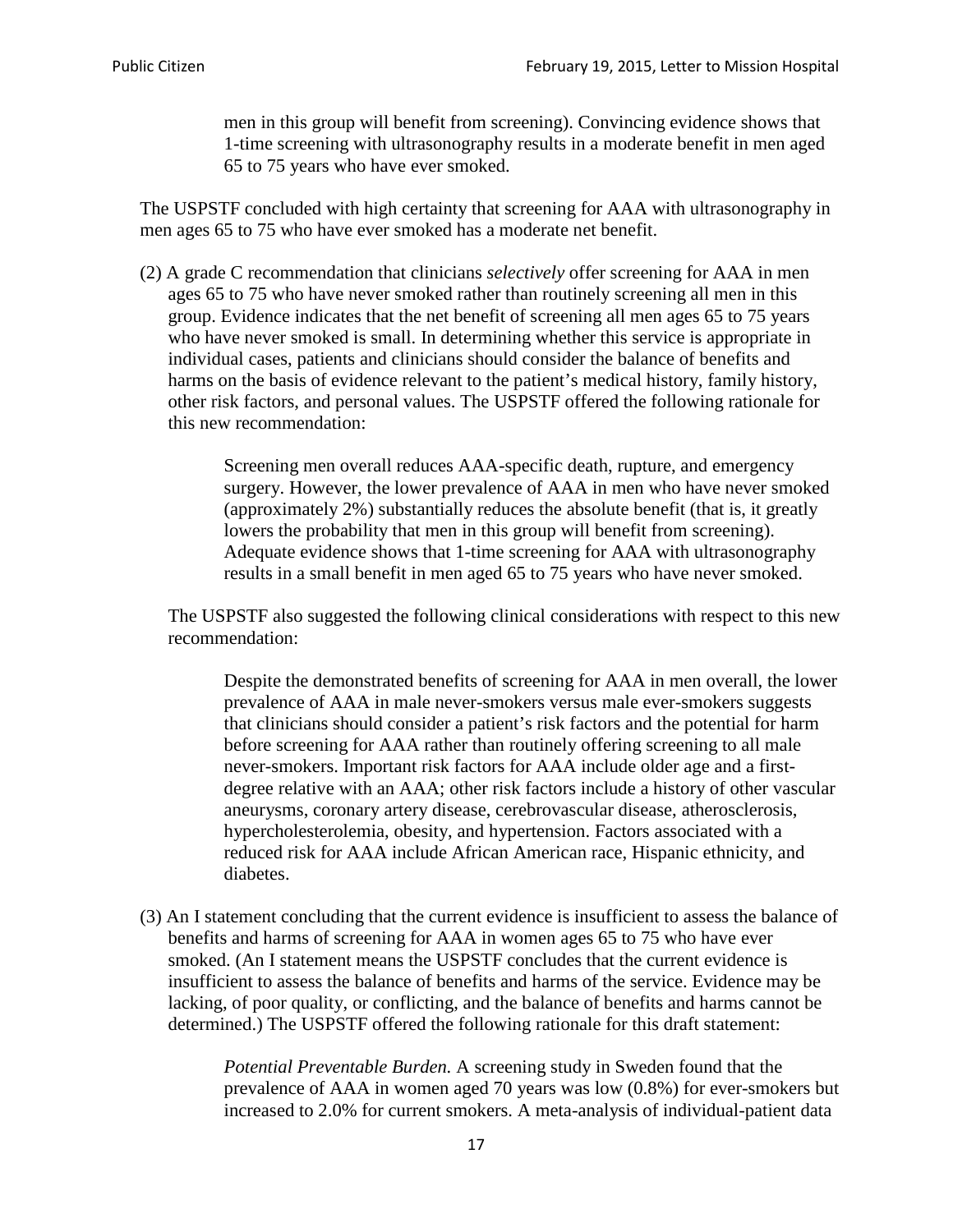found that women have a higher risk than men for AAA rupture at the same diameter (hazard ratio [HR], 3.76 [95% CI, 2.58 to 5.47]). However, AAAassociated deaths occur at an older age in women (at a time of increased competing causes of death and a declining benefit–risk ratio for operative interventions), with 70% of deaths occurring after age 80 years in women compared with fewer than 50% in men. In the only screening RCT that included women, most screen-detected AAAs in women were small (3.0 to 3.9 cm) and AAA-specific mortality was low in screened and unscreened women  $(<0.2\%)$ after 10 years.

*Potential Harms.* Four RCTs (primarily done in men) showed that screening for AAA doubled the rate of AAA-associated surgeries, largely driven by an increase in elective surgeries. Most screen-detected AAAs were below the 5.5-cm threshold for immediate repair. This finding generally results in long-term or lifelong surveillance and is probably associated with some amount of overtreatment, although the magnitude of this burden is difficult to quantify.

Most screening trials reported an associated decrease in emergency AAA repairs and a reduced 30-day mortality rate associated with emergency surgery in populations invited to screen, although mortality associated with elective surgery was not reduced. Operative mortality associated with AAAs is higher in women than in men (7% vs. 5% for open repair and 2% vs. 1% for endovascular repair, respectively).

*Costs.* In addition to the cost of ultrasonography screening (approximately \$100), the estimated potential associated cost of elective surgery to repair a screendetected AAA ranges from \$37 000 to \$43 000. Potential opportunity costs also may arise, because screening may take the place of other preventive activities that may be more beneficial to the patient.

*Current Practice.* Screening for AAA is provided as part of the "welcome-to-Medicare visit" for women who have a family history of AAA. However, the evidence is insufficient to accurately characterize current practice patterns related to screening for AAA in women.

A retrospective analysis from 2000 to 2010 used the National Inpatient Sample, a database that has a stratified 20% random sample of all nonfederal inpatient hospital admissions in the United States. This analysis found that women are more likely than men to have open surgery versus endovascular aneurysm repair (EVAR) for unruptured AAA (24% vs. 17%, respectively), potentially because of issues with access to the iliac artery (that is, smaller artery size) that may preclude endovascular management.

A retrospective review of 4026 AAA repairs in the Vascular Study Group of New England database (a voluntary registry from 30 academic and community hospitals in the 6 New England states) reported that women were more likely than men to have open surgery versus EVAR and to be older and have smaller aortic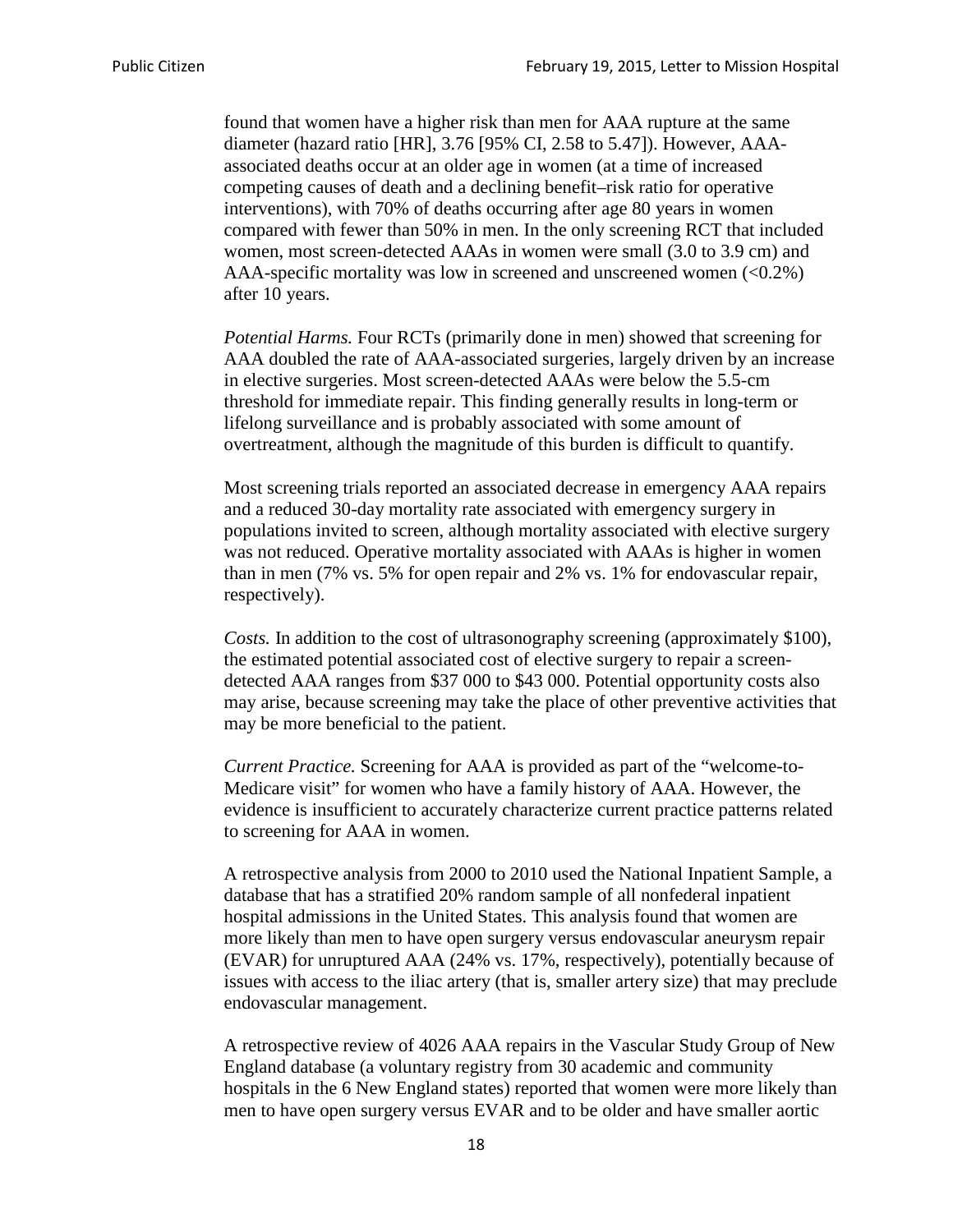diameters at the time of repair. Postoperative complications were higher in women than in men after elective EVAR or open repair, including emergency reoperations, dysrhythmias, leg ischemia or emboli, bowel ischemia, or need for discharge to another medical facility rather than home.

(4) A grade D recommendation *against* routine screening for AAA in women who have never smoked. The USPSTF offered the following rationale for this draft updated recommendation:

> The prevalence of AAA in women who have never smoked is low (0.03% to 0.60% in women aged 50 to 79 years). The evidence also shows no apparent benefit of screening for AAA in women. The USPSTF therefore concludes that adequate evidence shows that the absolute benefit of 1-time screening for AAA with ultrasonography in women who have never smoked can effectively be bounded at none or almost none.

In discussing the harms of detection and early treatment of AAAs, the USPSTF noted the following: $63$ 

In the available trials, groups invited to screening were approximately twice as likely as control groups to have any AAA surgery within 3 to 5 years, predominantly driven by an increase in elective surgeries. More than 90% of AAAs identified by screening were below the 5.5-cm threshold for immediate repair. Detecting smaller AAAs generally leads to long-term (potentially lifelong) surveillance.

A person's risk for death related to elective surgery for AAA is lower than that for death related to emergency surgery for rupture. However, the increase in the overall rates of detection and surgery in the screening groups still potentially represents a harm. A proportion of AAAs will never rupture because they do not advance or because a person dies of a competing cause.

The exact extent of overdiagnosis and overtreatment is difficult to estimate. One study from Massachusetts General Hospital reviewed 24 000 consecutive autopsies between 1952 and 1975 and found that 75% of the 473 patients who died with an undetected or unoperated AAA had a cause of death not related to the AAA (41% were >5.1 cm in diameter). Given that even elective treatment is associated with some risk for perioperative mortality, overtreatment is an important issue to consider when deciding whether to screen for this condition....

Convincing evidence shows that the harms associated with 1-time screening for AAA with ultrasonography are at least small in all populations and potentially higher in women because of their higher risk for operative mortality.

In 2011, the Society for Vascular Surgery issued a position statement on vascular screening recommending a one-time ultrasound screening for AAA for all men age 65 or older and

<span id="page-18-0"></span><sup>63</sup> *Ibid*.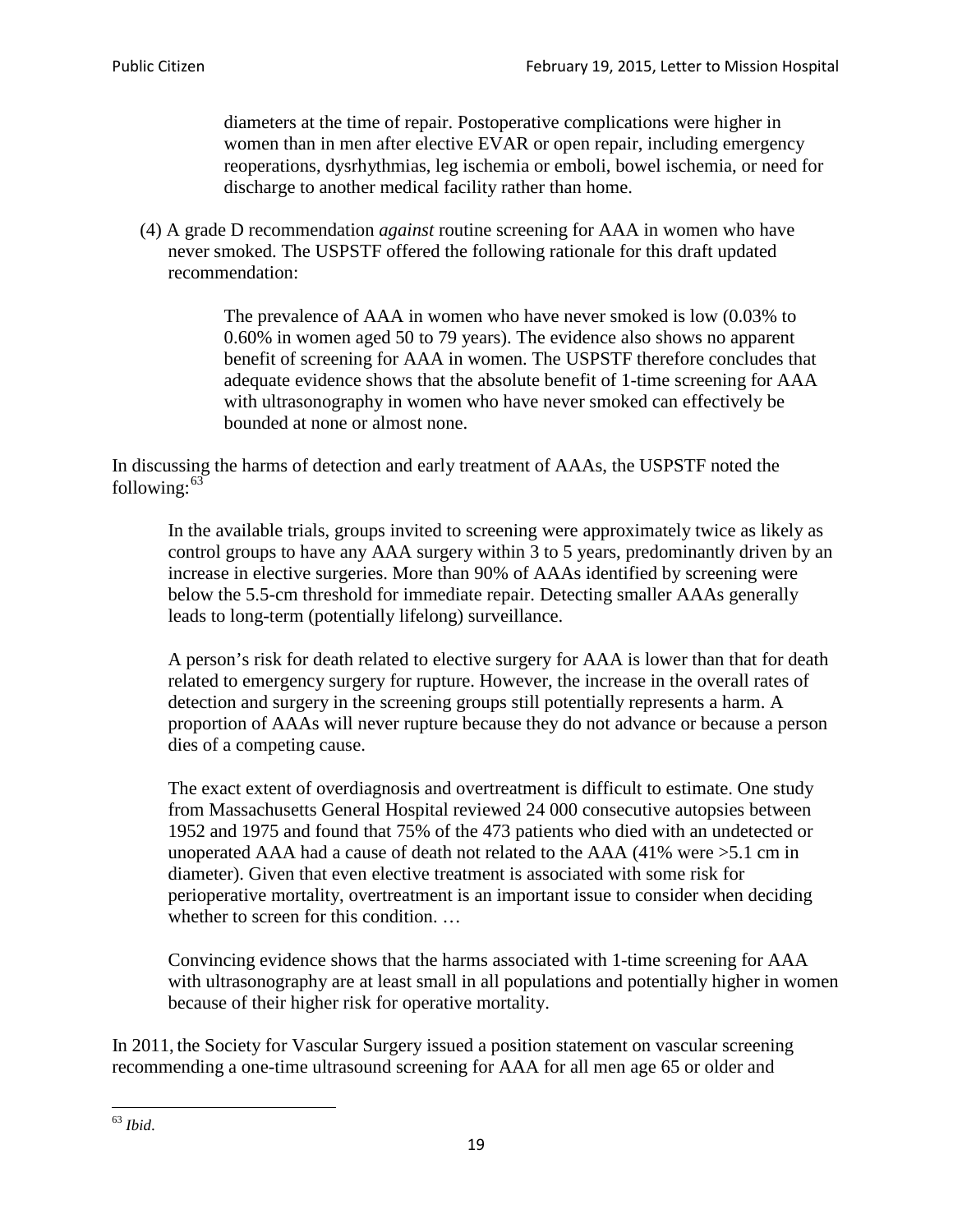screening men as early as age 55 who have a family history of AAA.<sup>[64](#page-19-0)</sup> The society also recommended one-time ultrasound screening for AAA for all women age 65 or older who have a family history of AAA or have smoked.

In 2012, the ACCF, American College of Radiology, American Institute of Ultrasound in Medicine, American Society of Echocardiography, American Society of Nephrology, Intersocietal Commission for the Accreditation of Vascular Laboratories, Society for Cardiovascular Angiography and Interventions, Society of Cardiovascular Computed Tomography, Society for Interventional Radiology, Society for Vascular Medicine, and Society for Vascular Surgery jointly issued evidence-based appropriate use criteria for noninvasive vascular testing (ultrasound and physiological testing) for a variety of possible indications.<sup>[65](#page-19-1)</sup> For each indication, these organizations classified the use of noninvasive vascular testing into one of the following three categories:

- **Appropriate:** The test is one in which the expected incremental information, combined with clinical judgment, exceeds the expected negative consequences — including the risks of the procedure itself and the downstream impact of poor test performance such as delay in diagnosis (false-negatives) or inappropriate diagnosis (false-positives) — by a sufficiently wide margin for the specific indication that the procedure is generally considered acceptable care and a reasonable approach for the indication.
- **Uncertain:** The test *may* be generally acceptable and *may* be a reasonable approach for the specific indication; uncertainty also implies that more research and/or patient information is needed to classify the indication definitively.
- **Inappropriate:** The test *is not* generally acceptable and *is not* a reasonable approach for the specific indication.

These organizations classify screening for AAA as *inappropriate* for anyone under age 65 with no history of smoking, except as noted below. They also classify such screening as *uncertain* for anyone 65 or older with no history of smoking.

These organizations did classify screening for AAA as *appropriate* for the following subgroups:

- Adults older than age 60 with a first-degree relative with an AAA.
- Adults age 65 or older who are current or former smokers.

In summary, the USPSTF and many other major medical professional organizations recommended against routine screening for AAA, or designate such screening as inappropriate for those individuals who are not at high risk for developing AAA. Screening for AAA in the

<span id="page-19-0"></span><sup>64</sup> Society for Vascular Surgery. SVS Position Statement on Vascular Screenings. January 2011. [http://www.vascularweb.org/about/positionstatements/Pages/svs-position-statement-on-vascular-screening.aspx.](http://www.vascularweb.org/about/positionstatements/Pages/svs-position-statement-on-vascular-screening.aspx) 

<span id="page-19-1"></span>Accessed August 21, 2014.<br><sup>65</sup> Mohler ER, Gornik HL, Gerhard-Herman M, et al. ACCF/ACR/AIUM/ASE/ASN/ICAVL/SCAI/SCCT/SIR/ SVM/SVS 2012 appropriate use criteria for peripheral vascular ultrasound and physiological testing part I: Arterial ultrasound and physiological testing*. J Am Coll Cardiol*. 2012;60(3):242-276.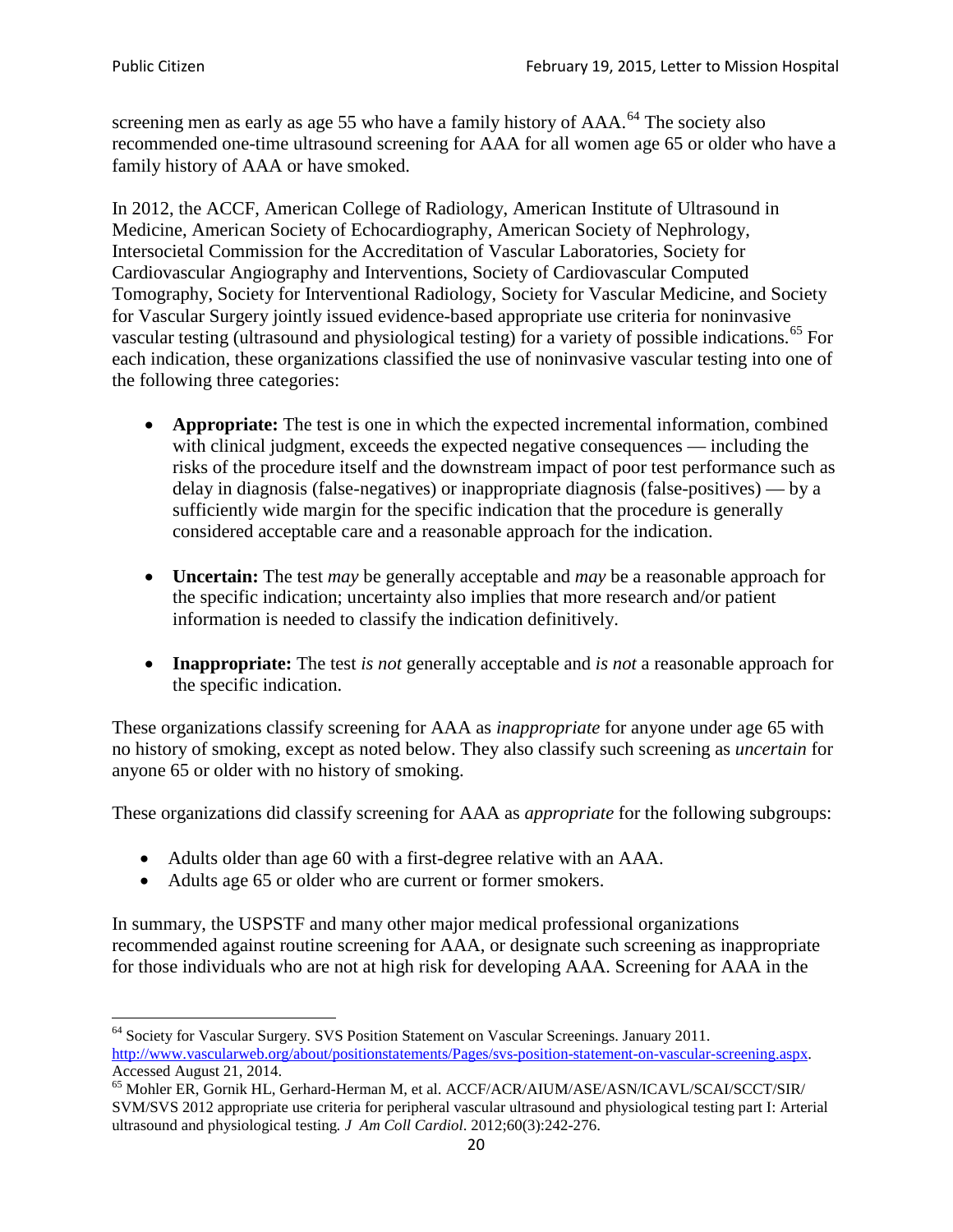general, asymptomatic population has *not* been shown to significantly improve clinical outcome and is likely to do more harm than good.

# **D. Peripheral Arterial Disease Test:**

The Life Line Screening online promotional materials state:<sup>[66](#page-20-0)</sup>

Peripheral Arterial Disease (PAD), more commonly known as hardening of the arteries, affects about eight million Americans. It is a condition in which the large and mediumsized arteries supplying blood to the legs become narrow or clogged, constricting the flow of blood. PAD is caused by atherosclerosis, a gradual process in which cholesterol and scar tissue build up, forming a substance called plaque that clogs the artery. PAD not only causes pain and disability, it also is associated with a much higher risk of heart disease. …

Peripheral Arterial Disease Screening

o A quick, easy and non-invasive procedure, PAD screening is done by using the ankle-brachial index (ABI). After removing your socks and shoes, you will have pressure cuffs placed around your upper arms and ankles. A small ultrasound device will then measure the systolic blood pressure in your limbs. …

Who should have a peripheral arterial disease screening?

• Anyone with risk factors

How often should I get a peripheral arterial disease screening?

• Annually

In 2012, the ACCF, American College of Radiology, American Institute of Ultrasound in Medicine, American Society of Echocardiography, American Society of Nephrology, Intersocietal Commission for the Accreditation of Vascular Laboratories, Society for Cardiovascular Angiography and Interventions, Society of Cardiovascular Computed Tomography, Society for Interventional Radiology, Society for Vascular Medicine, and Society for Vascular Surgery jointly issued evidence-based appropriate use criteria for noninvasive vascular testing (ultrasound and physiological testing) for a variety of possible indications. These appropriate use criteria identify the following as the only appropriate indications for lower extremity artery testing with ABI: patients with diminished pulses, femoral bruit, age greater than 50 with diabetes or smoking, or age greater than 70, which is consistent with ACC/AHA PAD guidelines. The evaluation with ABI for those younger than 50 and those with diabetes was classified as uncertain.<sup>[67](#page-20-1)</sup>

<span id="page-20-0"></span><sup>&</sup>lt;sup>66</sup> Life Line Screening. Peripheral arterial disease screening. [http://www.lifelinescreening.com/What-We-Do/What-](http://www.lifelinescreening.com/What-We-Do/What-We-Screen-For/Peripheral-Arterial-Disease)

<span id="page-20-1"></span>[We-Screen-For/Peripheral-Arterial-Disease.](http://www.lifelinescreening.com/What-We-Do/What-We-Screen-For/Peripheral-Arterial-Disease) Accessed January 9, 2015.<br><sup>67</sup> Mohler ER, Gornik HL, Gerhard-Herman M, et al. ACCF/ACR/AIUM/ASE/ASN/ICAVL/SCAI/SCCT/SIR/ SVM/SVS 2012 appropriate use criteria for peripheral vascular ultrasound and physiological testing part I: Arterial ultrasound and physiological testing. *J Am Coll Cardiol*. 2012;60(3):242-276.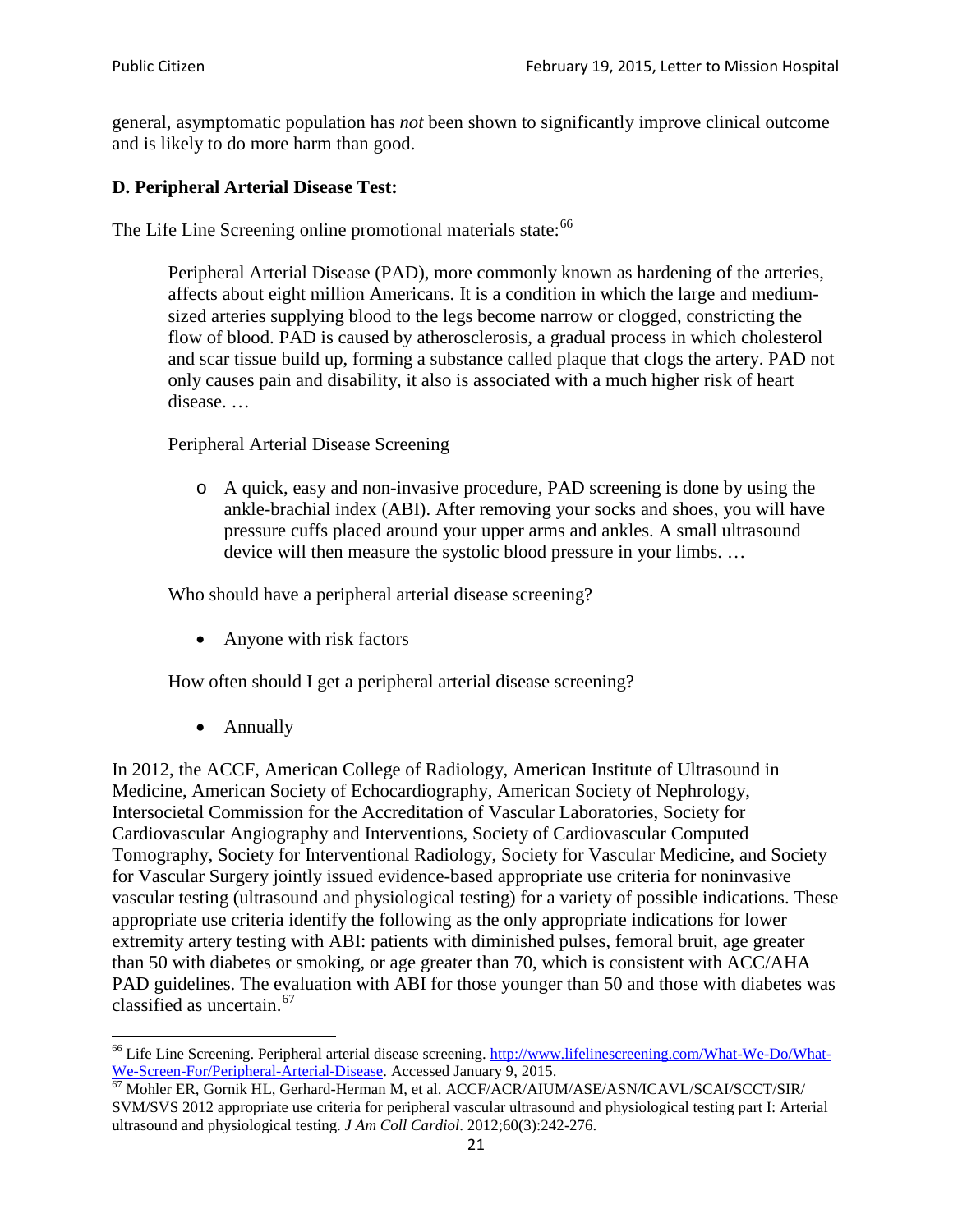In 2013, the USPSTF, based on a systematic review of the scientific literature,<sup>[68](#page-21-0)</sup> issued a grade I statement on ABI testing, concluding that the current evidence is *insufficient* to assess the balance of benefits and harms of screening for peripheral artery disease and cardiovascular disease risk assessment with ABI in adults.<sup>[69](#page-21-1)</sup> In making this statement, the USPSTF noted the following regarding its assessment of the possible benefits and harms of ABI screening:

#### **Benefits of Detection and Early Treatment**

The USPSTF found no evidence that screening for and treatment of PAD in asymptomatic patients leads to clinically important benefits. It also reviewed the potential benefits of adding the ABI to the Framingham Risk Score (FRS) and found evidence that this results in some patient risk reclassification; however, how often the reclassification is appropriate or whether it results in improved clinical outcomes is not known.

Determining the overall benefit of ABI testing requires not only evidence on appropriate risk reclassification but also evidence that this reclassification leads to treatments shown to improve clinical outcomes. One randomized trial found that aspirin did not reduce [cardiovascular disease] events in patients with a low ABI. No studies assessed the effect of lipid-lowering therapy or other cardiovascular risk reduction interventions in patients with asymptomatic PAD and no known diagnosis of [cardiovascular disease] or diabetes. The USPSTF found inadequate evidence that early treatment of screen-detected PAD leads to improvement in clinical outcomes.

#### **Harms of Detection and Early Treatment**

The USPSTF found no studies addressing the magnitude of harms of screening for PAD with the ABI; however, the direct harms to the patient of screening itself, beyond the time needed for the test, are probably minimal. Other harms resulting from testing may include false-positive results, exposure to gadolinium or contrast dye if magnetic resonance angiography (MRA) or computed tomography angiography (CTA) is used to confirm diagnosis, anxiety, labeling, and opportunity costs.

The USPSTF found inadequate evidence on the harms of early treatment of screendetected PAD. One study showed that low-dose aspirin treatment in asymptomatic patients with a low ABI may increase bleeding. Additional harms associated with treatment include use of unnecessary medications (or higher doses) and their resulting adverse effects and discontinuation of medications known to be effective in patients with established coronary artery disease (CAD) if the patient is reclassified to a lower risk category on the basis of a normal ABI.

We are not aware of any major medical professional organization that endorses such screening for peripheral vascular disease with ABI in the general asymptomatic population.

Moreover, treatment benefits for asymptomatic individuals with screen-detected PAD are not well established, and there appear to be no studies that directly assess the impact of screening

<span id="page-21-0"></span><sup>&</sup>lt;sup>68</sup> Lin JS, Olson CM, Johnson ES, Whitlock EP. The ankle-brachial index for peripheral artery disease screening and cardiovascular disease prediction among asymptomatic adults: A systematic evidence review for the U.S. Preventive Services Task Force. *Ann Intern Med.* 2013;159(5):333-341.<br><sup>69</sup> Moyer VA, U.S. Preventive Services Task Force. Screening for peripheral artery disease and cardiovascular

<span id="page-21-1"></span>disease risk assessment with the ankle–brachial index in adults: U.S. Preventive Service Task Force recommendation statement. *Ann Intern Med.* 2013;159(5):342-348.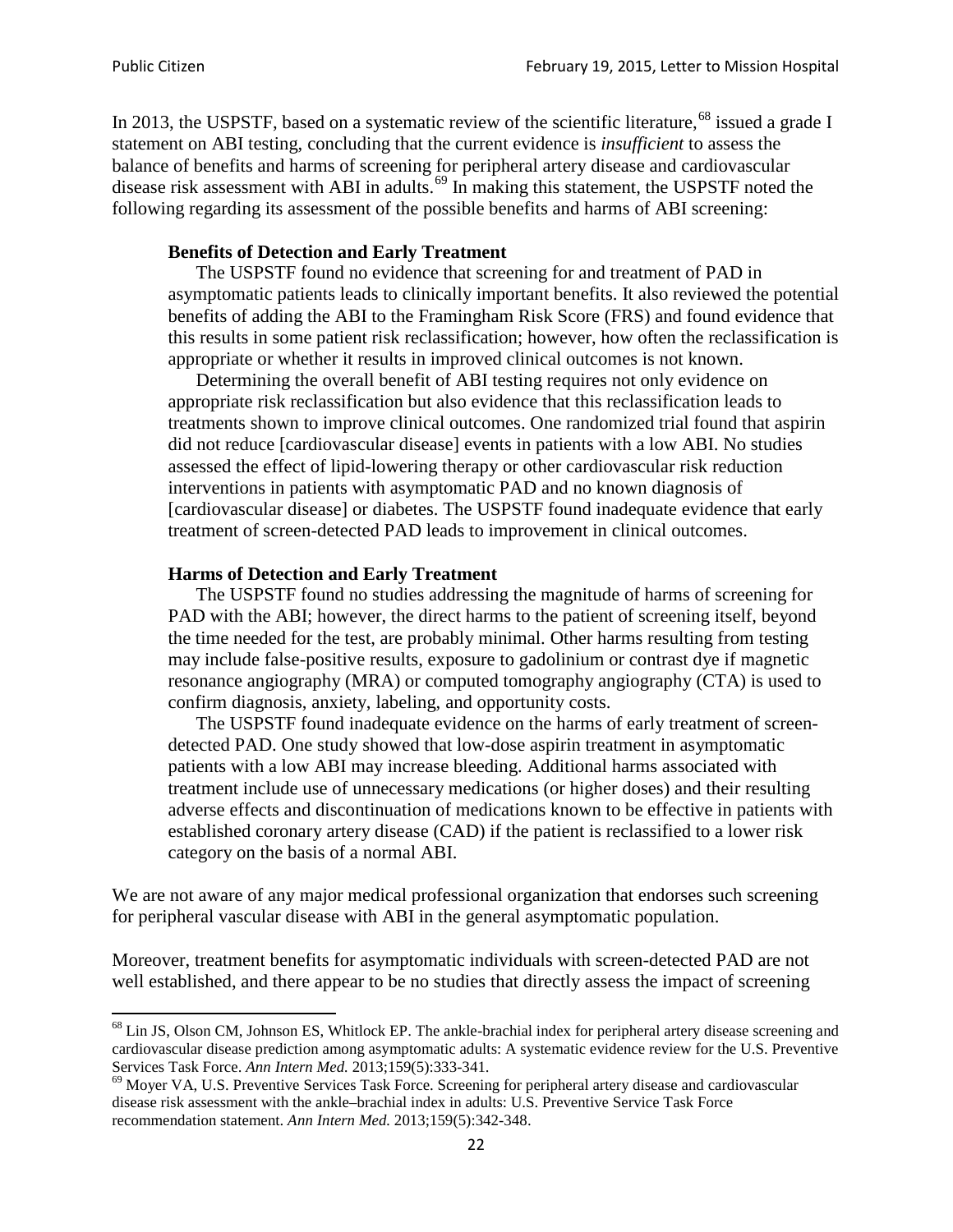unselected adults (or generally asymptomatic adults) with ABI on cardiovascular disease or PAD health outcomes.<sup>[70](#page-22-0)</sup>

#### **E. Osteoporosis Screening/Bone Density Test**

The Life Line Screening online promotional materials state: $71$ 

Osteoporosis is a disease in which bone becomes extremely fragile. Bone is a complex living tissue that can be weakened by poor diet and lack of exercise.

As we age, bones begin to break down faster than new bone can be formed. Osteoporosis removes minerals from bones until they become so weak and brittle that they fracture very easily. Actions such as bending to pick up a newspaper, lifting a vacuum, or even coughing can cause a fracture. Some fractures, such as hip fractures, may require hospitalization or major surgery, and may result in disability or even death.

Screening for Osteoporosis

• An easy and painless procedure, an osteoporosis screening requires you to place your foot in an ultrasound device called a bone densitometer. This device then measures the bone mineral density [BMD] of your heel. The heel is measured because its bone is similar to that found in the hip, where fractures most often occur. …

Who should have an Osteoporosis screening?

• Anyone who has the risk factors associated with the disease ...

How often should I get an Osteoporosis screening?

• Annually

Several major medical professional organizations affirmatively recommend screening for osteoporosis in *certain high-risk individuals*, but we are not aware of any major medical professional organization that endorses such screening *annually* for any group of individuals.

In 2008, the American College of Physicians issued the following evidence-based recommendation for osteoporosis screening in men: $^{72}$  $^{72}$  $^{72}$ 

(1) Clinicians should periodically perform individualized assessment of risk factors for osteoporosis in older men (Grade: strong recommendation; moderate-quality evidence).

<span id="page-22-0"></span><sup>70</sup> [Lin JS,](http://www.ncbi.nlm.nih.gov/pubmed?term=Lin%20JS%5BAuthor%5D&cauthor=true&cauthor_uid=24156115) [Olson CM,](http://www.ncbi.nlm.nih.gov/pubmed?term=Olson%20CM%5BAuthor%5D&cauthor=true&cauthor_uid=24156115) [Johnson ES,](http://www.ncbi.nlm.nih.gov/pubmed?term=Johnson%20ES%5BAuthor%5D&cauthor=true&cauthor_uid=24156115) et al. *The Ankle Brachial Index for Peripheral Artery Disease Screening and Cardiovascular Disease Prediction in Asymptomatic Adults: A Systematic Evidence Review for the U.S. Preventive Services Task Force*. Rockville, MD: Agency for Healthcare Research and Quality; 2013.<br>http://www.ncbi.nlm.nih.gov/books/NBK164524. Accessed December 29, 2014.

<span id="page-22-1"></span> $\frac{1}{71}$  Life Line Screening. Osteoporosis screening/bone density test. [http://www.lifelinescreening.com/What-We-](http://www.lifelinescreening.com/What-We-Do/What-We-Screen-For/Osteoporosis) $\frac{Do/What-We-Screen-For/Osteoporosis}{72}$  Qaseem A, Snow V, Shekelle P, et al. Screening for osteoporosis in men: A clinical practice guideline from the

<span id="page-22-2"></span>American College of Physicians. *Ann Intern Med*. 2008;148(9):680-4.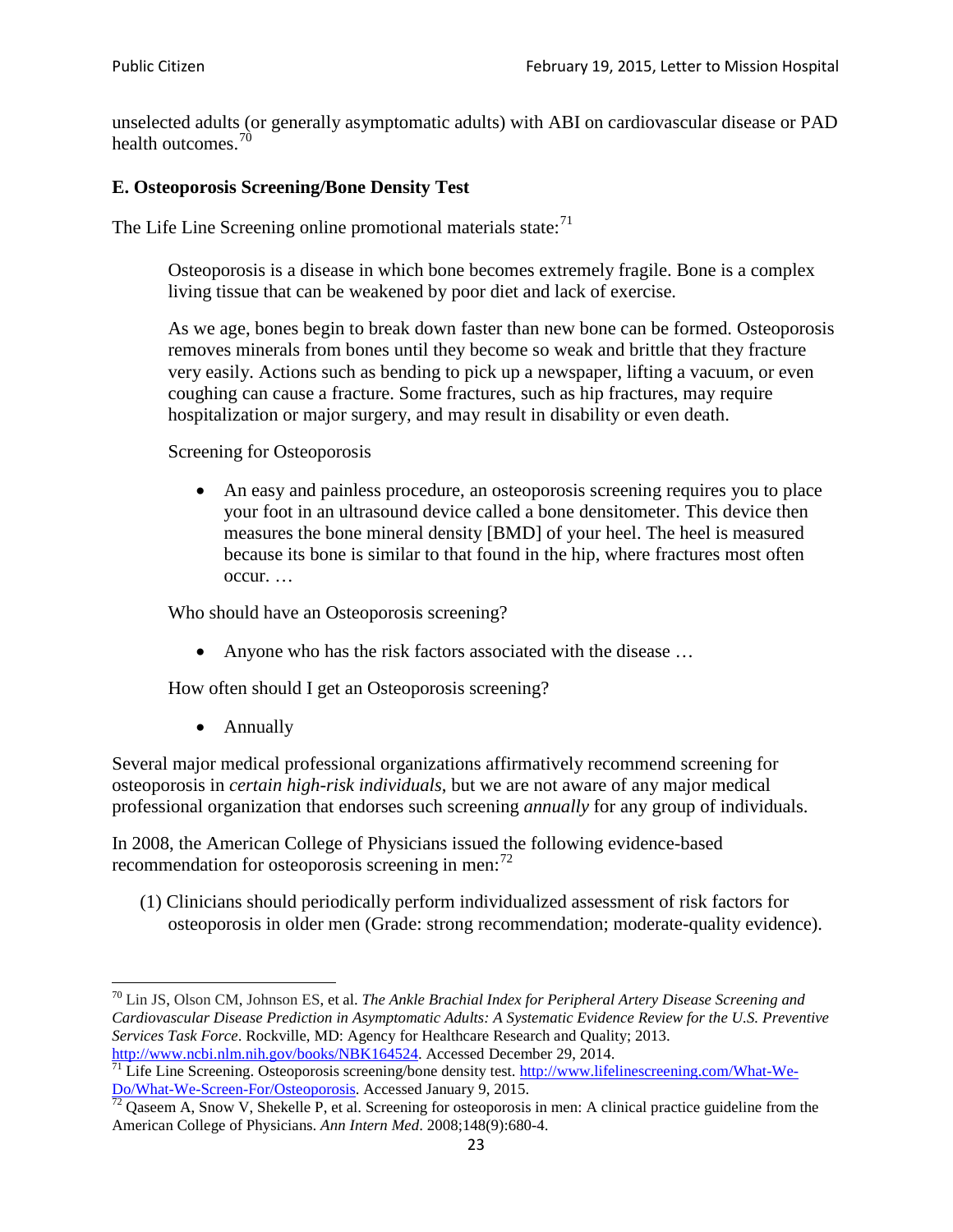A careful assessment of risk for osteoporosis in men is important. The appropriate age to start risk assessment is uncertain. However, by age 65 years, at least 6% of men have DXA [dual-energy X-ray absorptiometry]-determined osteoporosis, therefore, assessment of risk factors before this age is reasonable. Factors that increase the risk for osteoporosis in men include age (>70 years), low body weight (body mass index <20 to 25 kg/m2), weight loss (>10% [compared with the usual young or adult weight or weight loss in recent years]), physical inactivity (participates in no physical activities on a regular basis [walking, climbing stairs, carrying weights, housework, or gardening]), corticosteroid use, androgen deprivation therapy, and previous fragility fracture. Risk assessments should be updated periodically for men who choose not to be screened.

(2) Clinicians should obtain DXA for men who are at increased risk for osteoporosis and are candidates for drug therapy (Grade: strong recommendation; moderate-quality evidence).

Bone density measurement with DXA is the accepted reference standard for diagnosing osteoporosis in men. Men who are at increased risk for osteoporosis are candidates for DXA. Little evidence about alternatives to DXA exists. The 2 most studied methods are quantitative ultrasonography (usually of the calcaneus) and the OST [Osteoporosis Self-Assessment Tool]. Available evidence indicates that neither alternative is sufficiently sensitive or specific at predicting DXA-determined bone mass to be recommended as a substitute for DXA. Although 1 study has demonstrated a strong relationship between calcaneal ultrasonography and subsequent fracture, until treatment trials establish the effectiveness of therapy for osteoporosis diagnosed by ultrasonography rather than DXA, the role of ultrasonography in initiating therapy remains uncertain. No studies have evaluated the optimal intervals for repeated screening by using BMD measurement with DXA.

The evidence review showed that calcaneal ultrasonography predicts DXA-determined osteoporosis only modestly well. However, more important, it was a strong predictor of fracture in men. This may be because ultrasonography identifies other bone properties, such as bone quality, which may not be identified on DXA. Because treatment trials have not measured the effectiveness of therapy for osteoporosis diagnosed by ultrasonography rather than DXA, the role of ultrasonography in diagnosis remains uncertain.

In 2011, the USPSTF issued the following updated evidence-based recommendations for osteoporosis screening:<sup>[73](#page-23-0)</sup>

(1) A grade B recommendation for screening for osteoporosis in women aged 65 years or older and in younger women whose fracture risk is equal to or greater than that of a 65 year-old white woman who has no additional risk factors. In making this a grade B recommendation, the USPSTF offered the following rationale:

> No controlled studies have evaluated the effect of screening for osteoporosis on fracture rates or fracture-related morbidity or mortality.

<span id="page-23-0"></span><sup>&</sup>lt;sup>73</sup> U.S. Preventive Services Task Force. Screening for osteoporosis: U.S. Preventive Services Task Force recommendation statement. *Ann Intern Med*. 2011;154(5):356-364.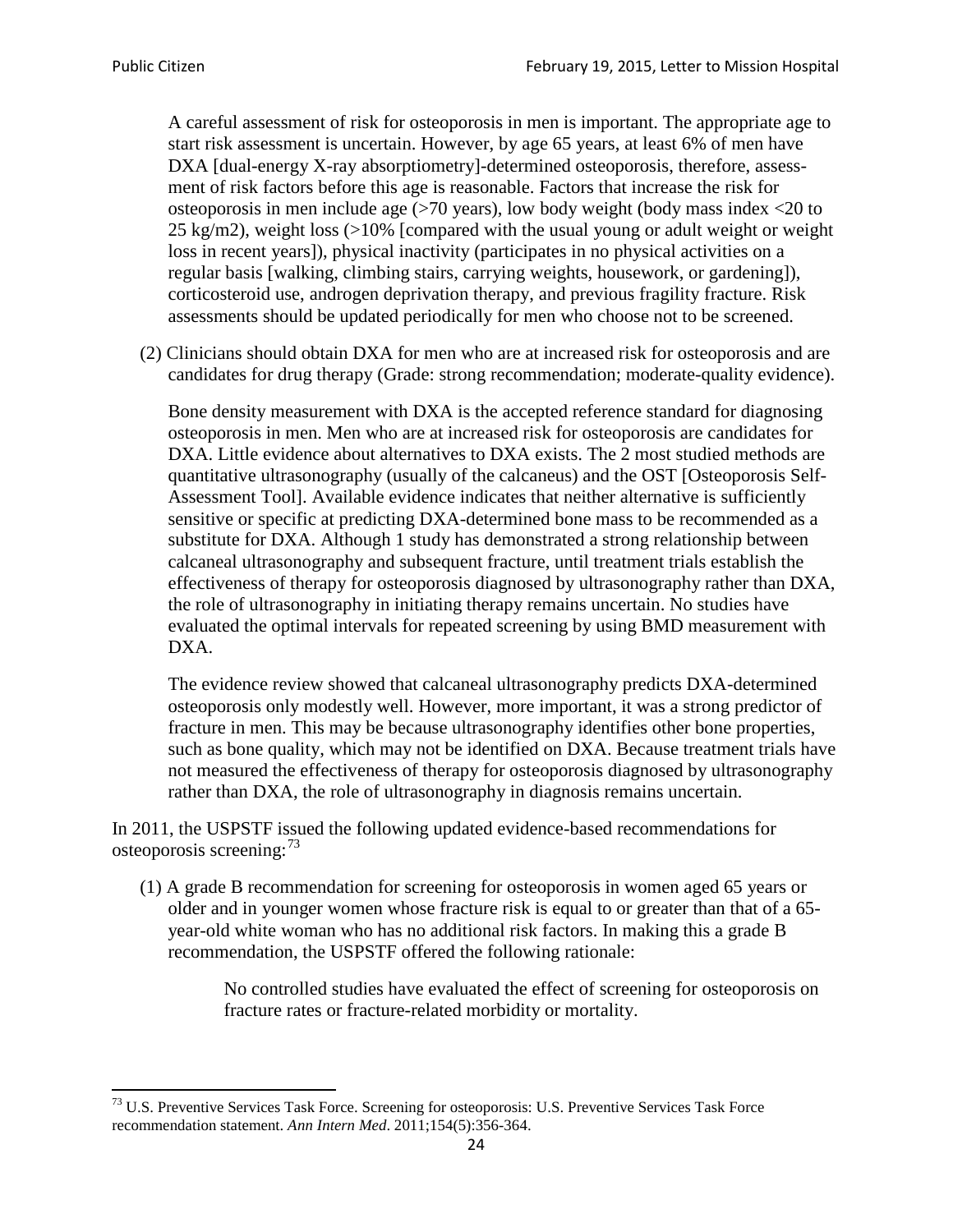In postmenopausal women who have no previous osteoporotic fractures, the USPSTF found convincing evidence that drug therapies reduce the risk for fractures. In women aged 65 years or older and in younger women whose fracture risk is equal to or greater than that of a 65-year-old white woman who has no additional risk factors, the USPSTF judged that the benefit of treating screeningdetected osteoporosis is at least moderate.

(2) An I statement concluding that the current evidence is insufficient to assess the balance of benefits and harms of screening for osteoporosis in men.

> Because of the lack of relevant studies, the USPSTF found inadequate evidence that drug therapies reduce the risk for fractures in men who have no previous osteoporotic fractures. The USPSTF identified the absence of randomized trials of primary fracture prevention in men who have osteoporosis as a critical gap in the evidence.

The USPSTF concludes that for men, evidence of the benefits of screening for osteoporosis is lacking and the balance of benefits and harms cannot be determined.

In discussing how often women should be screened for osteoporosis, the USPSTF noted the following: $74$ 

The potential value of rescreening women whose initial screening test did not detect osteoporosis is to improve fracture risk prediction. Evidence is lacking about optimal intervals for repeated screening and whether repeated screening is necessary in a woman with normal BMD. Because of limitations in the precision of testing, a minimum of 2 years may be needed to reliably measure a change in BMD; however, longer intervals may be necessary to improve fracture risk prediction. A prospective study of 4124 women aged 65 years or older found that neither repeated BMD measurement nor the change in BMD after 8 years was more predictive of subsequent fracture risk than the original measurement.

In 2012, the American College of Obstetricians and Gynecologists (ACOG) issued the following updated evidence-based recommendations on screening women for osteoporosis:<sup>[75](#page-24-1)</sup>

Bone density screening for women should begin at age 65 years. DXA absorptiometry screening can be used selectively for women younger than 65 years if they are postmenopausal and have other significant risk factors for osteoporosis or fracture.

Regarding how often women should be screened for osteoporosis, the ACOG recommended the following: $^{76}$  $^{76}$  $^{76}$ 

(1) In the absence of new risk factors, DXA screening should not be performed more frequently than every 2 years.

<span id="page-24-2"></span><span id="page-24-1"></span><span id="page-24-0"></span><sup>74</sup> *Ibid.* <sup>75</sup> American College of Obstetricians and Gynecologists. Osteoporosis. September 17, 2012. [http://www.guideline.gov/content.aspx?id=38413#Section420.](http://www.guideline.gov/content.aspx?id=38413#Section420) Accessed January 7, 2015.<br><sup>76</sup> *Ibid.*